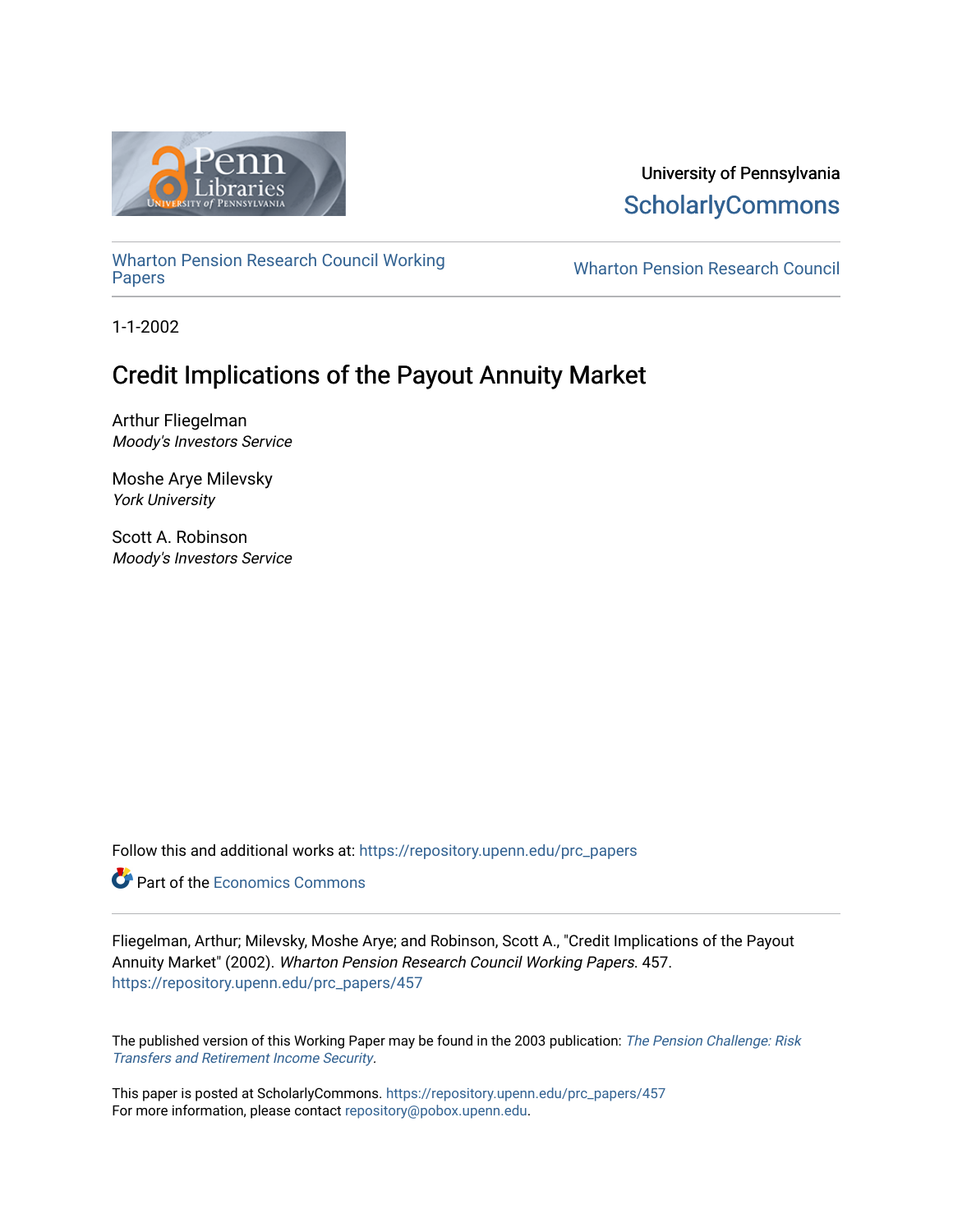# **Abstract**

Our paper will examine the growth prospects and accompanying risks for the insurance industry in the payout annuity marketplace. By answering market demands in the payout annuity market and providing equity market participation with downside protection over the life of an annuitant, an insurance company exposes itself to a number of risks. We examine potential risk management solutions, including reinsurance, insurance securitization and self-insurance by the pool participants.

# **Disciplines**

Economics

# **Comments**

The published version of this Working Paper may be found in the 2003 publication: [The Pension](https://pensionresearchcouncil.wharton.upenn.edu/publications/books/the-pension-challenge-risk-transfers-and-retirement-income-security/)  [Challenge: Risk Transfers and Retirement Income Security](https://pensionresearchcouncil.wharton.upenn.edu/publications/books/the-pension-challenge-risk-transfers-and-retirement-income-security/).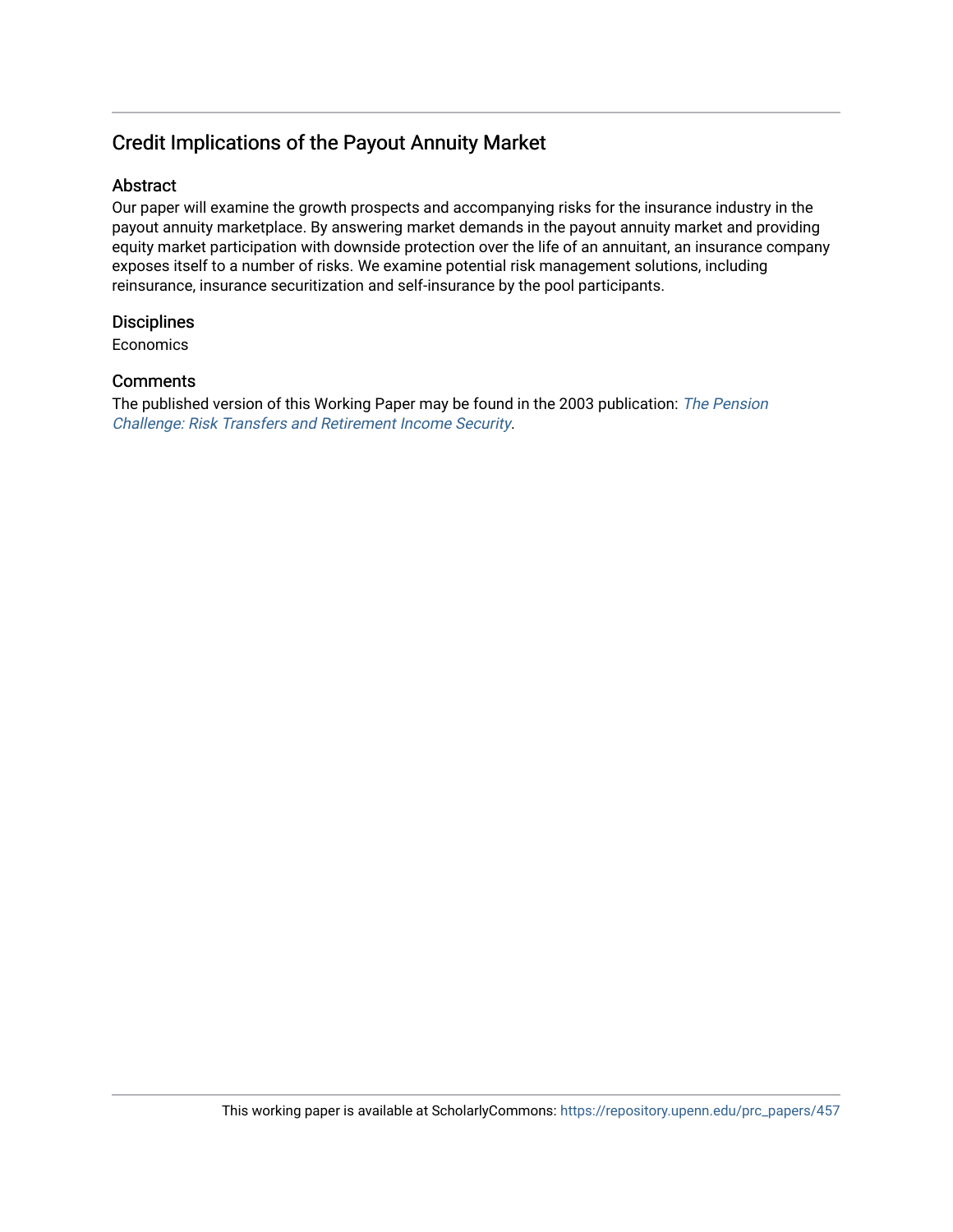# *The Pension Challenge*

# Risk Transfers and Retirement Income **Security**

EDITED BY

Oliva S. Mitchell and Kent Smetters



"fm" — 2003/6/4 — page iii — #3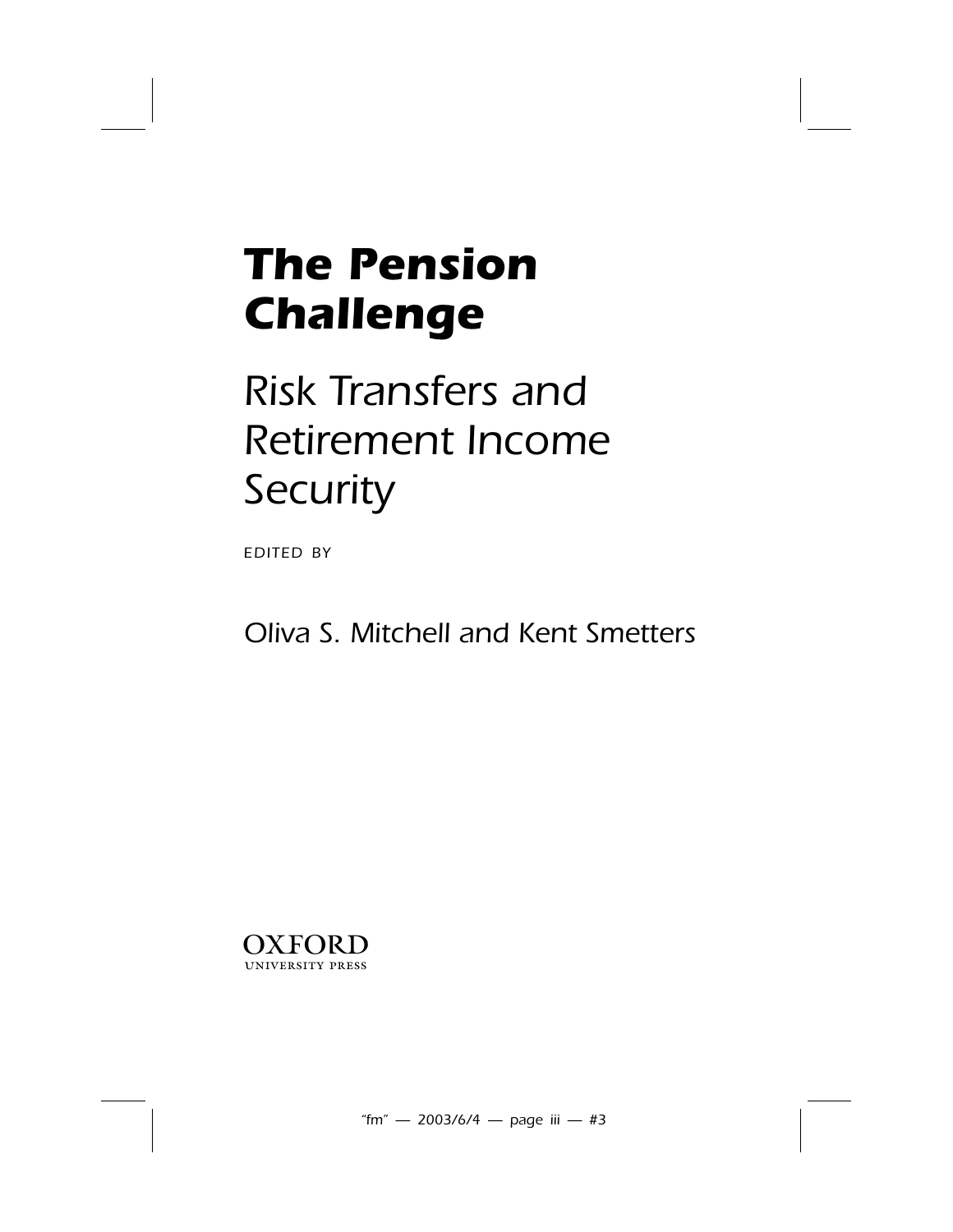

It furthers the University's objective of excellence in research, scholarship, Oxford University Press is a department of the University of Oxford. Great Clarendon Street, Oxford OX2 6DP and education by publishing worldwide in

Oxford New York

Auckland Bangkok Buenos Aires Cape Town Chennai Dar es Salaam Delhi Hong Kong Istanbul Karachi Kolkata Kuala Lumpur Madrid Melbourne Mexico City Mumbai Nairobi São Paulo Shanghai Taipei Tokyo Toronto Oxford is a registered trade mark of Oxford University Press in the UK and in certain other countries

> Published in the United States by Oxford University Press Inc., New York

© Pension Research Council, The Wharton School, University of Pennsylvania, 2003

The moral rights of the author have been asserted Database right Oxford University Press (maker)

First published 200\_\_

All rights reserved. No part of this publication may be reproduced, stored in a retrieval system, or transmitted, in any form or by any means, without the prior permission in writing of Oxford University Press, or as expressly permitted by law, or under terms agreed with the appropriate reprographics rights organization. Enquiries concerning reproduction outside the scope of the above should be sent to the Rights Department, Oxford University Press, at the address above

You must not circulate this book in any other binding or cover and you must impose this same condition on any acquirer

> British Library Cataloguing in Publication Data Data available

Library of Congress Cataloging in Publication Data (Data available)

ISBN 0-19-9266913

1 3 5 7 9 10 8 6 4 2

Typeset by Newgen Imaging Systems (P) Ltd., Chennai, India Printed in Great Britain on acid-free paper by \_\_\_\_\_\_\_\_\_\_\_\_\_\_\_\_\_\_\_\_\_\_\_\_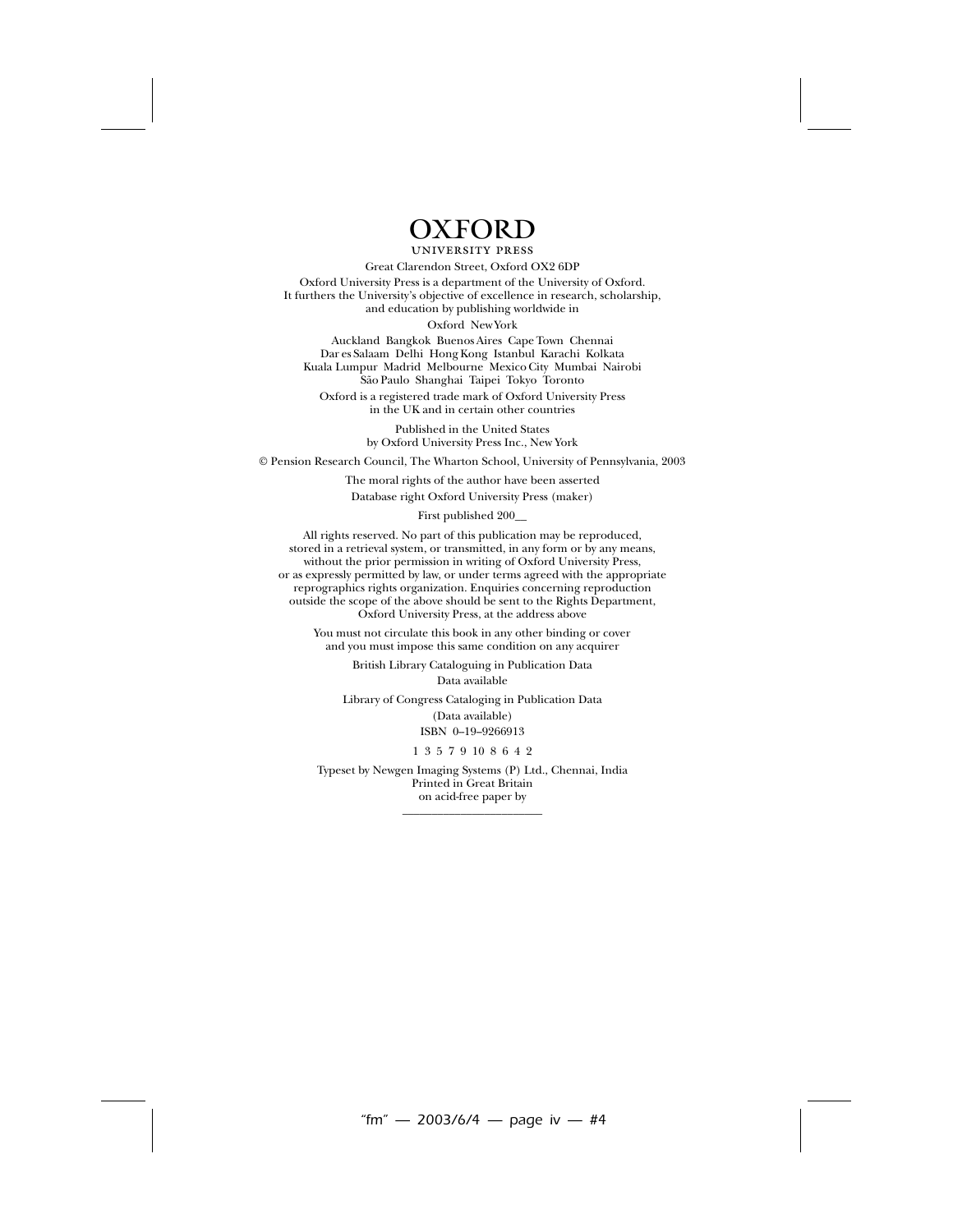# *Chapter 14*

# *Credit Implications of the Payout Annuity Market*

*Arthur Fliegelman, Moshe Arye Milevsky, and Scott A. Robinson*

As baby boomers gradually shift from the asset accumulation to the distribution phase of their lifecycle, competition between insurance companies, mutual funds, and banks to control these substantial assets will intensify. The penalty for not offering products that meet retirees' demands is the potential loss of sizable asset pools. To offset this risk, US life insurers can take advantage of their unique ability to offer longevity insurance through payout annuities, if they are to maximize their asset retention. Payout annuities are annuity contracts that make regular, periodic income payouts to the annuitant at some predetermined point in time after the purchase of the contract.

This chapter focuses on the risks and opportunities for insurers when they convert qualified retirement or other saving into guaranteed payout streams. The consequent annuity payments can either be fixed in amount, or they can vary with the performance of underlying investments. Variable immediate annuities (VIA), which are payout annuities with funds usually invested in equities, have gained in popularity in recent years. Products such as these can transfer any of a variety of risks, from the individual to the insurer which, depending on the product, may include longevity, interest rate, credit, equity market fluctuations, and inflation risk. Benefiting from the ''law of large numbers,'' in conjunction with creative product design, insurance companies can mitigate many of the risks they assume in offering these contracts.

For an insurer to make a profit on the product, however, the company almost certainly must retain some risk elements. Given the potential size of the retirement market and the increasing complexity of the related insurance product guarantees, an understanding of these products' potential risks to the offeror is essential to evaluating their financial position.

Our objective, therefore, is to explore the credit implications of assorted guarantees made by insurance companies offering payout annuity products in the retirement income market. As part of our analysis, we use a pricing model to quantify the risks to profitability (and solvency) from unexpected increases in longevity. Our modeling shows that future mortality improvements can have a material impact on companies with significant exposure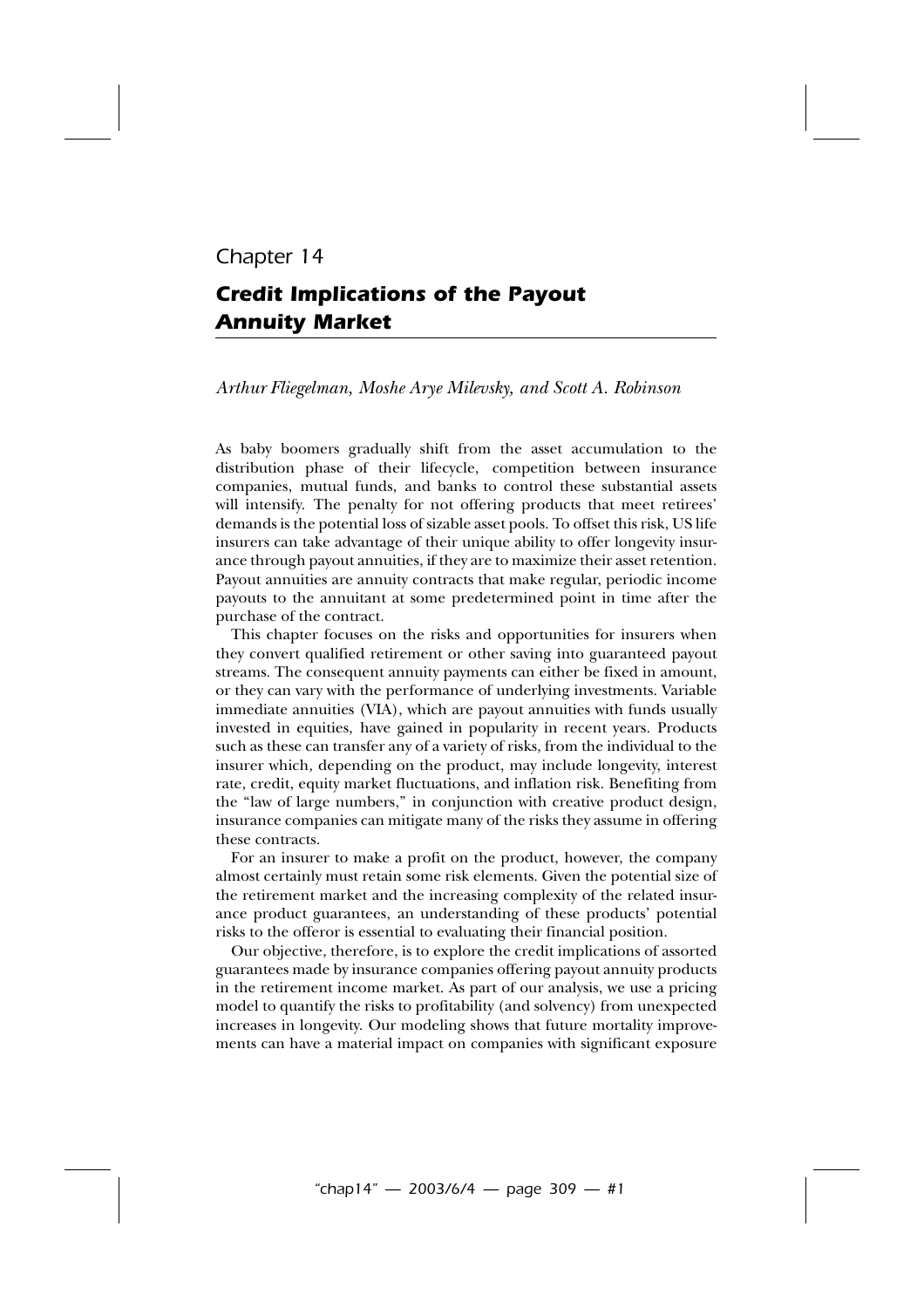to payout annuities. That said, we believe that the market offers substantial opportunity for the industry to attract new assets while meeting the financial needs of retirees.

# *Credit Risk in the Retirement Income Market*

A brief look at recent insurance company failures in the United States helps illustrate the key these risks facing insurers and the role they play in the payout annuity market.

# *History of US Insurance Company Failures*

The 1983 insolvency of Baldwin-United, a significant provider of single premium deferred annuities (SPDA), brought the issue of life insurance solvency to the attention of the general public. Though considered an annuity from a legal and regulatory perspective, the SPDA, acts economically more like a tax-deferred savings account or certificate of deposit. Though SPDA contracts almost always permit the contract holder to convert the contract's principal to a stream of income (the annuity) at the contract holder's option, this very rarely happens in actual practice (Sondergeld, 1997). Neither is this right given much attention in the product marketing process, since in most cases, the minimal contractually guaranteed annuity rates are based upon very low interest rates (e.g. 3 percent) and dynamically projected mortality tables. Thus if the contract were ever to be annuitized, the applicable annuity factors would most likely be higher; these more favorable factors would be used by the insurance company to set payouts. Some companies have significant amounts of older business outstanding with higher interest rate guarantees and mortality guarantees that were not based on dynamically projected tables, thereby increasing the value of the product's annuitization option to policyholders. Neverthelss, most of these options remain out of the money, and policyholders would have to annuitize any in-the-money options to realize their value.

The issue of life insurer creditworthiness again grabbed headlines in 1991 with a rapid string of large insurer failures, including those of Executive Life Insurance Company, Mutual Benefit Life Insurance Company, and First Capital Life Insurance Company. The list was lengthened in 1994 and again in 1995 with the respective failures of Confederation Life Insurance Company and the holding company of Southwestern Life Corporation. Several other companies have also failed.

There are a number of themes common to these failures that provide valuable lessons. Many of these companies, for instance, had a product profile that was heavily weighted toward ''spread-based'' products such as SPDA and guaranteed investment contracts (GIC). They also often had short dated liabilities funded with insufficiently liquid and/or higher risk asset classes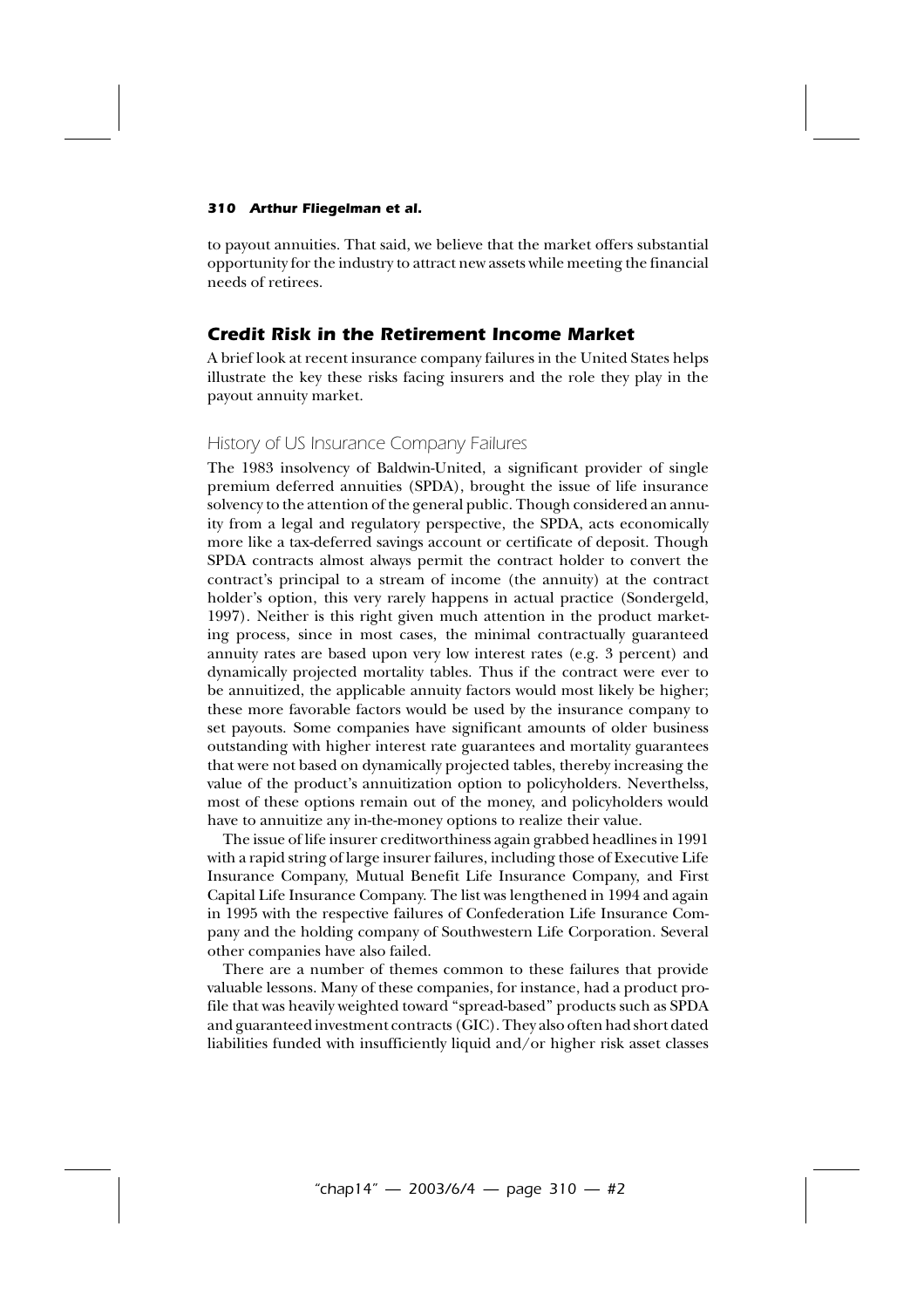such as commercial mortgage loans, real estate, less-liquid private placements, or below-investment-grade bonds. Other problems included high leverage, regulatory issues, poor underwriting results, fraud, and problems in subsidiary or affiliate operations (Maloney, 1999).

The insurance industry has done much to improve the asset side of its balance sheet since the early 1990s. Yet exceptions remain and old risks continue to reappear in new products. In 1999, General American sought protection when it became unable to meet its near-term obligations because of inadequate available short-term liquidity. The combination of illiquid assets and liability optionality continue to represent a potentially lethal combination that regulators and rating agencies must monitor closely.

# *Applying These Lessons to the Payout Annuity Market*

While the life insurance failures of the past provide valuable lessons, it is also essential to anticipate future effects of changes in the industry's risk profile. For example, the importance of risks affiliated with the payout phase will rise as companies' liabilities become more concentrated in payout products, especially if more optionality is added to these products.

In our opinion, risks tied to the following two guarantees will become more prominent in the coming year.

#### *Embedded Equity Guarantees*

Many consumers planning for retirement seek equity market exposure with some form of downside protection. Insurance companies are responding to these demands with increasingly innovative product features such as guaranteed minimum income benefits (GMIB) and VIA with floors. Both of these product options are further discussed below.

#### *Aggressive Payout Annuity Guarantees*

Aggressive mortality, interest rate, or equity guarantees could expose insurers to material losses over the life of a payout annuity. These risks are heightened if a company guarantees payment streams to be made far in the future when there is increased uncertainty about the variables affecting the guarantee.

Mis-pricings of the above guarantees are unlikely to result in a dramatic ''run on the bank'' scenario culminating in a company failure, except in the most extreme cases. But a prolonged period of operating losses could severely weaken a company's capital position over time and reduce the overall financial strength.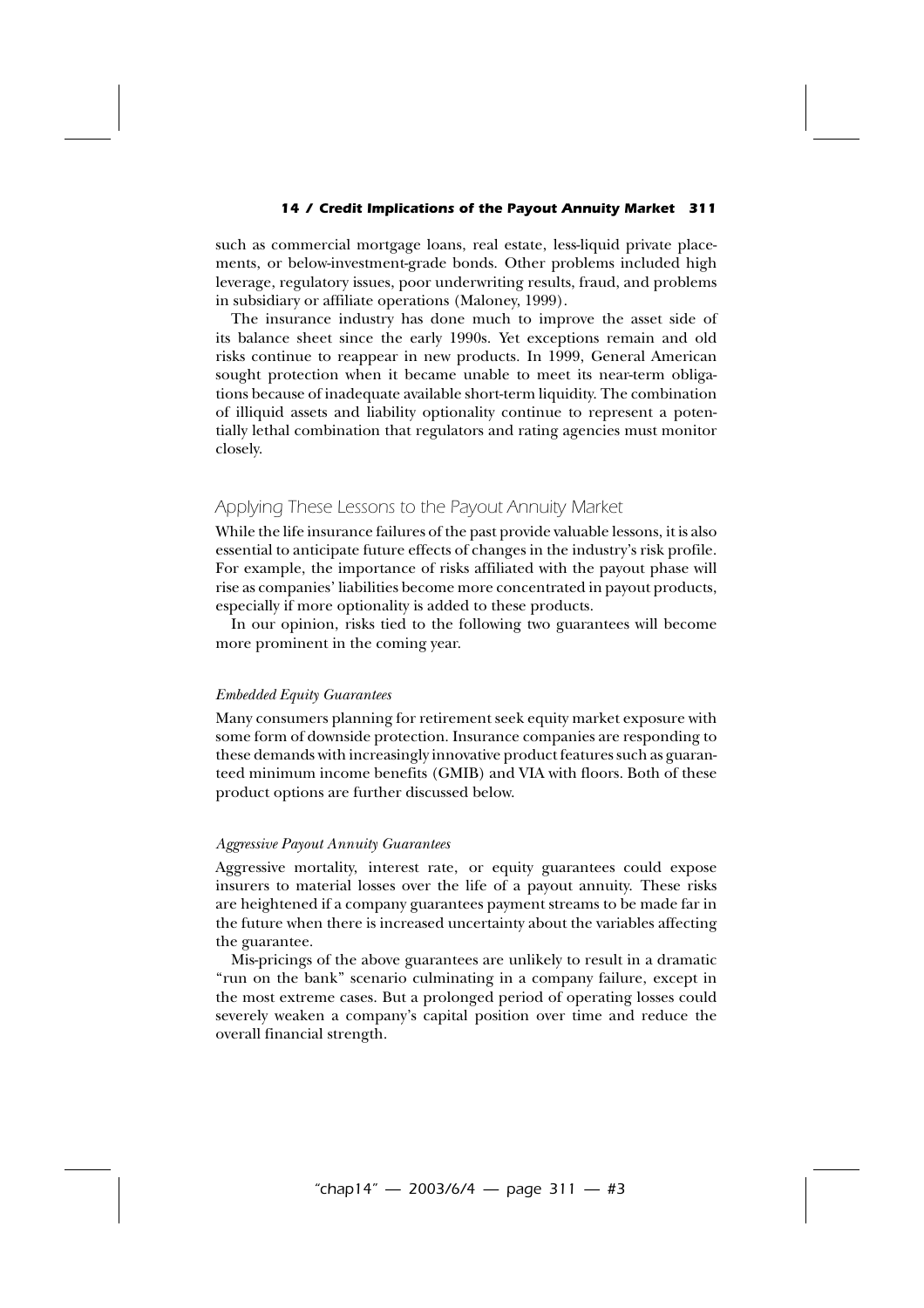# *Assessing Payout Annuity Market Opportunities for Insurers*

On the positive side, there are a number of reasons to believe that the opportunity for insurers to meet retirees' income demands will grow significantly.

First, an aging population increases the demand for retirement products. By the year 2025, reasonably conservative estimates are that the proportion of the population aged over 65 in developed countries will increase to over 30 percent from just over 20 percent today. By 2050, this proportion will be over 40 percent. Consistent with economic lifecycle models of saving and consumption (Ando and Modigliani, 1963; Yaari, 1965), this will increase the demand for longevity insurance.

A second consideration is that the shift from defined benefit to defined contribution retirement plans has resulted in retirees assuming increased responsibility for meeting their retirement income needs. Instead of receiving a defined retirement income stream from the employer's defined benefit plan, more workers must personally manage their retirement funds during the accumulation phase as well as during the retirement base. Some might argue that employers-offering defined contribution plans would recognize a responsibility to provide payout annuities, similar to the obligation to provide a diversified set of risk and return investment opportunities within a 401(k) plan. While this is not required, providing longevity protection would appeal to offer substantial opportunity for growth in this market.

A third reason to expect market growth is that future retirees may not receive scheduled Social Security benefits, which should boost the demand for alternative retirement income resources. Deferred annuities, particularly variable annuities, have been a phenomenal growth area for the US insurance industry.

For all their success in selling variable annuities, however, insurers have thus far had little success in persuading individuals to convert their retirement funding accumulations into annuity streams, with the notable exception of TIAA-CREF, rated Aaa for insurance financial strength. Our best estimate is that the annuitization rate on variable annuities in the United States is less than 5 percent. Increasing annuitization rates will be crucial if insurance companies are going to retain the assets they have spent so much time and effort to acquire.

Extensive competition has already developed over control of assets during the accumulation phase. Section 1035 exchanges, allow an individual to transfer funds without tax consequences between two different insurance contracts, and these have noticeably negatively impacted the profitability of some large variable annuity writers. The Economic Growth and Tax Relief Reconciliation Act of 2001 (EGTRRA) also made it easier for participants to transfer funds out of 457 and 403(b) plans, further enticing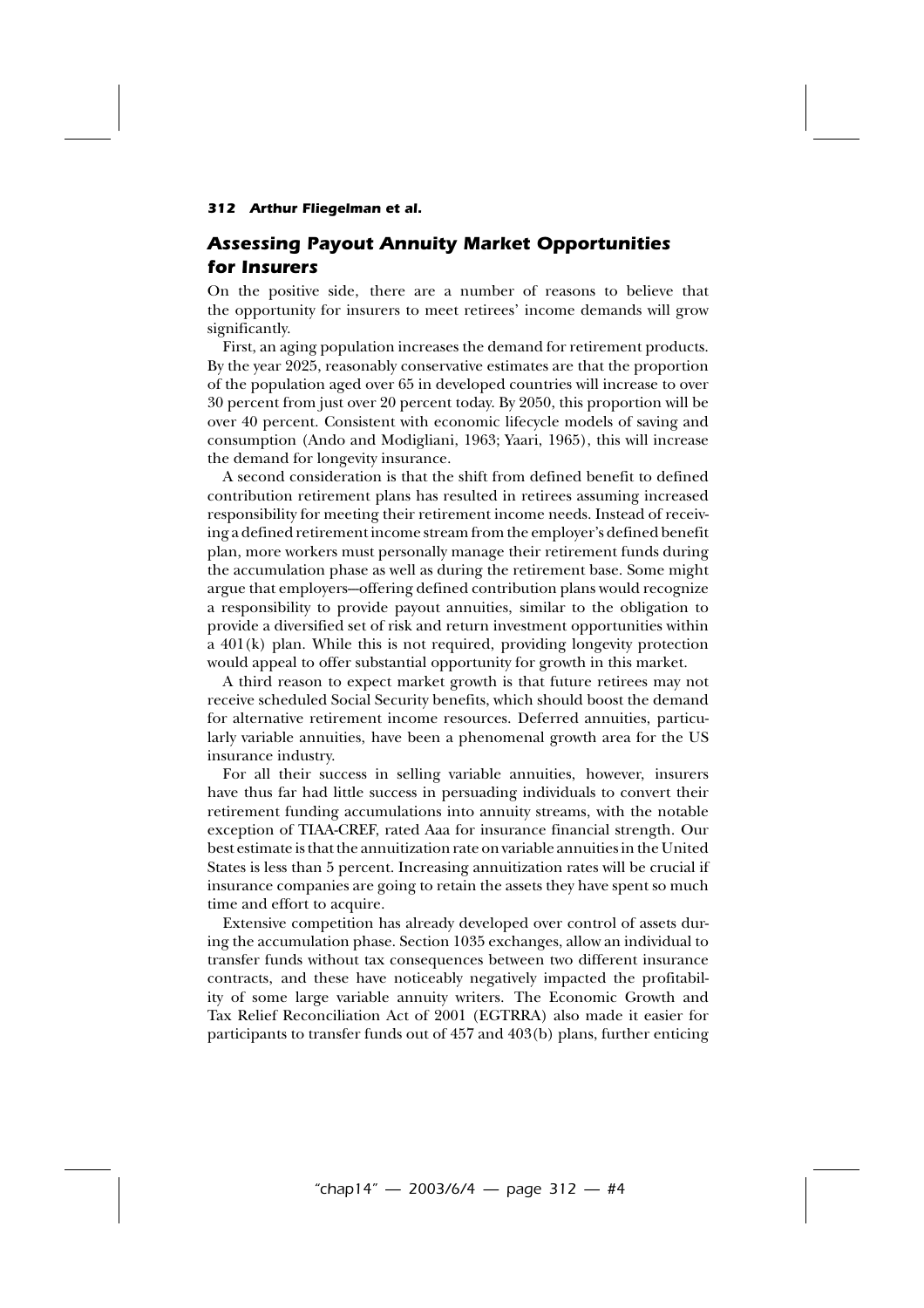insurance companies to find ways to retain assets through means such as annuitization.

In order for the payout annuity market to reach its full potential, however, the industry will have to convince distributors—including insurance agents, financial planners, and brokers--of the important role that payout annuities can fulfill in meeting client needs, and adequately reward them for their efforts to sell the product. When selling a payout annuity, a financial advisor gives up the valuable option to generate additional revenue from the account in the future, which can reduce the incentive to suggest such payout annuities. Companies have therefore been changing commission structures, by adding "trail commissions," to make immediate annuities more attractive to distributors.

### *The Size of the Market*

The payout annuity market can be broadly divided into the annuitization and immediate annuity segments (Fenton and Hecht, 1999). As explained below, each of these segments can be further subdivided into fixed and variable payout annuity products. The "annuitization market" refers to the conversion of a lump sum of funds from an existing insurance contract into a defined payment stream. Note that we focus on the market in which individuals have some element of control over their retirement assets, as opposed to the traditional defined benefit pension plan. Annuitization is not a source of new funds to the industry but rather assures the industry continued retention of existing funds. Annuitizations in 2000 amounted to approximately \$14 billion in the US Sales from the structured settlement and the terminal funding markets are not included in these numbers, as these products are not included in our analysis (LIMRA International, 2000).

Immediate annuities are new annuity contracts that initiate a periodic income payment at some predetermined point in time. Total sales of individual immediate annuities for 2000 came to \$3.8 billion (LIMRA International, 2000). These figures exclude sales of TIAA-CREF, which had approximately \$49 billion of payout annuity reserves as of year-end, 2001, including \$17.7 billion of variable annuity reserves and \$31.6 billion of fixed annuity reserves. Sales of VIAs are growing at a much faster rate than fixed annuity sales, although from a much lower base, as illustrated in Table 14-1.

Along with equity participation, annuitants also want security. Floor guarantees are therefore becoming increasingly popular as a component of VIAs, along with GMIB, in which the value of the option to annuitize at a guaranteed rate is dependent upon underlying account performance. Robinson and Fliegelman (2000) examined the credit implications of GMIBs along AQ: Ref. not listed. Pl. chk.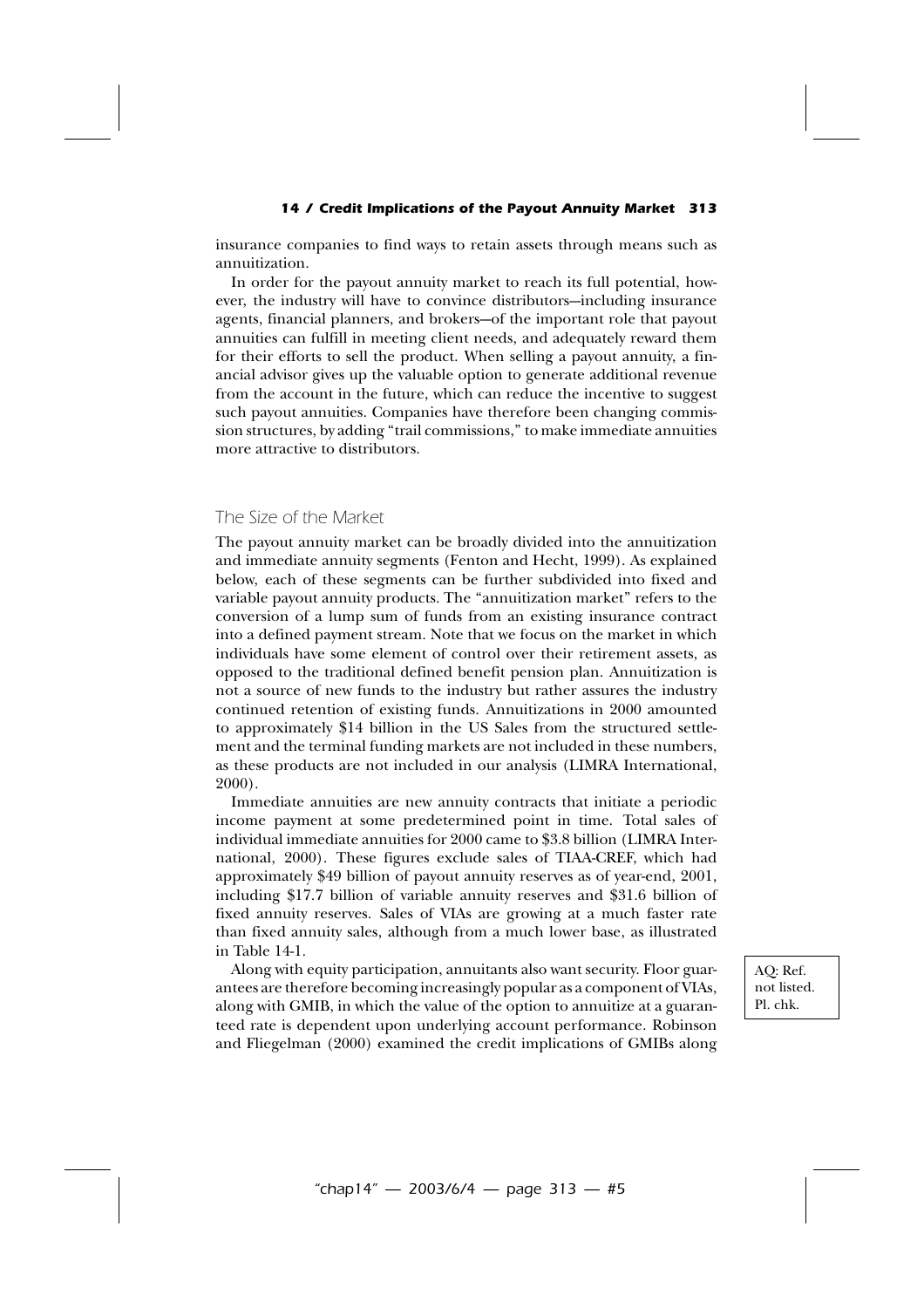|      | <b>Fixed SPIA Sales</b><br>$(Billions \, \, \text{\$})$ | <i>Immediate Variable Sales</i><br>$(Billions \, \$ |  |  |
|------|---------------------------------------------------------|-----------------------------------------------------|--|--|
| 1993 | 2.7                                                     |                                                     |  |  |
| 1994 | 2.6                                                     |                                                     |  |  |
| 1995 | $\ast$                                                  |                                                     |  |  |
| 1996 | 3.0                                                     | 0.2                                                 |  |  |
| 1997 | 2.8                                                     | 0.2                                                 |  |  |
| 1998 | 2.4                                                     | 0.3                                                 |  |  |
| 1999 | 2.9                                                     | 0.5                                                 |  |  |
| 2000 | 3.0                                                     | 0.8                                                 |  |  |

TABLE 14-1 Annuity Sales Volume for US Market

*Source*: LIMRA International, 2000.

*Note*:

- No data available.

∗Includes structured settlements.

This table lists the volume of annual sales for fixed SPIA and VIA during the 8-year-period ending in the year 2000. Note the increasing volume for VIA contracts during the last few years.

with other annuity secondary guarantees, but there are inadequate data with which to measure the current size of the VIA market. Further, there is a widespread lack of consumer appreciation for the longevity-insurance benefit of payout annuities.

# *The Role of an Immediate Annuity in Retirement*

Financial advisors tend to envision a payout annuity as one element in the retirement portfolio. Savings, social security, employer pension plans and part-time work are additional financial resources for retirees. The combination of these resources should allow retirees to meet their financial goals, which include income required to maintain a desired standard of living; preservation or growth of at least a portion of those assets; funds available for emergency needs. While most consumers purchase life insurance because they are afraid of *dying too soon* and thus leaving family and loved ones in financial distress, older people buy immediate annuities because they are afraid of outlasting their financial resources should they *live too long*.

Immediate annuities (IA) provide valuable *longevity insurance* to the beneficiary that cannot be replicated by other investments through the use of a systematic withdrawal plan. Some payout annuities provide liquidity options and even protection against inflation. We discuss both of these features later in the chapter.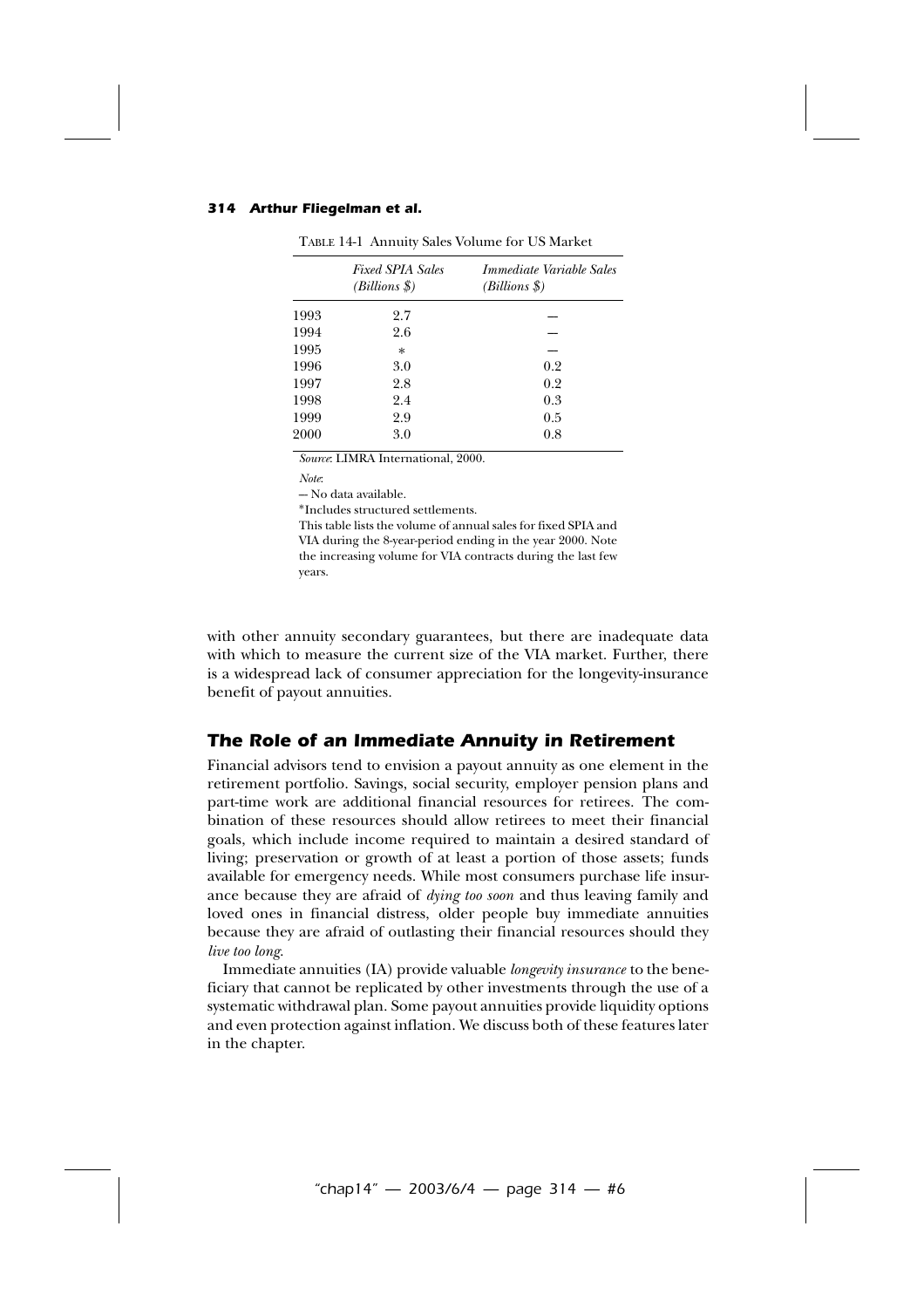| <i>Survive</i><br>To Age | <i>Survival Probabilities</i> |             |                                       |  |  |  |
|--------------------------|-------------------------------|-------------|---------------------------------------|--|--|--|
|                          | <b>Single Female</b>          | Single Male | At Least One from<br>a Married Couple |  |  |  |
| 70                       | 93.8                          | 92.0        | 99.5                                  |  |  |  |
| 75                       | 84.4                          | 79.9        | 96.9                                  |  |  |  |
| 80                       | 70.9                          | 62.7        | 89.1                                  |  |  |  |
| 85                       | 52.8                          | 41.0%       | 72.2                                  |  |  |  |
| 90                       | 31.6                          | 19.6%       | 45.0                                  |  |  |  |
| 95                       | 13.4                          | 5.8         | 18.4                                  |  |  |  |

TABLE 14-2 Survival Probabilities to Alternative Ages (%) Conditional on Being Alive at 65

*Note*: This table lists the conditional probabilities of survival for a couple exactly 65 years of age. For example, the probability that at least one of the two survive for 20 more years, that is, to age 85, is 72.2 percent. Note that this number is far larger than the probability that either of them individually survives to age 85.

*Source*: Based on Society of Actuaries RP2000 data (www.soa.org/research).

To provide a sense of mortality patterns, Table 14-2 illustrates how long an individual can expect to live conditional on surviving to age 65. The first two columns show the probabilities of survival to a specified age for an individual female and an individual male, respectively. The last column shows the joint probability that at least one person from a married couple (both currently aged 65) will survive to the specified age. Interestingly enough age 85 is the typical ''assumed'' life expectancy, in most retirement planning calculations assuming that a lifetime annuity is not purchased. Table 14-2 shows that such an assumption exposes the retiree to considerable risk: at age 85 over 50 percent of individual females and over 40 percent of individual males alive at age 65, will still be alive by age 85. For married couples, the situation is even worse, with at least one spouse still alive at age 85 in over 70% of the cases. Consequently, if these individuals had used an age-85 life expectancy to plan their retirement income needs, it his highly likely they would exhaust their retirement resources (other than Social Security) while they were still alive. This *longevity risk*--the risk of outliving one's resources--is substantial and a main reason that we believe immediate annuities will grow in popularity. Clearly, retirees can protect themselves against this risk by purchasing protection from an insurance company.

# *The Role of the Law of Large Numbers in the Payout Annuity Market*

Purchasing a fixed IA involves paying a nonrefundable lump sum to an insurance company in exchange for a series of periodic payments, usually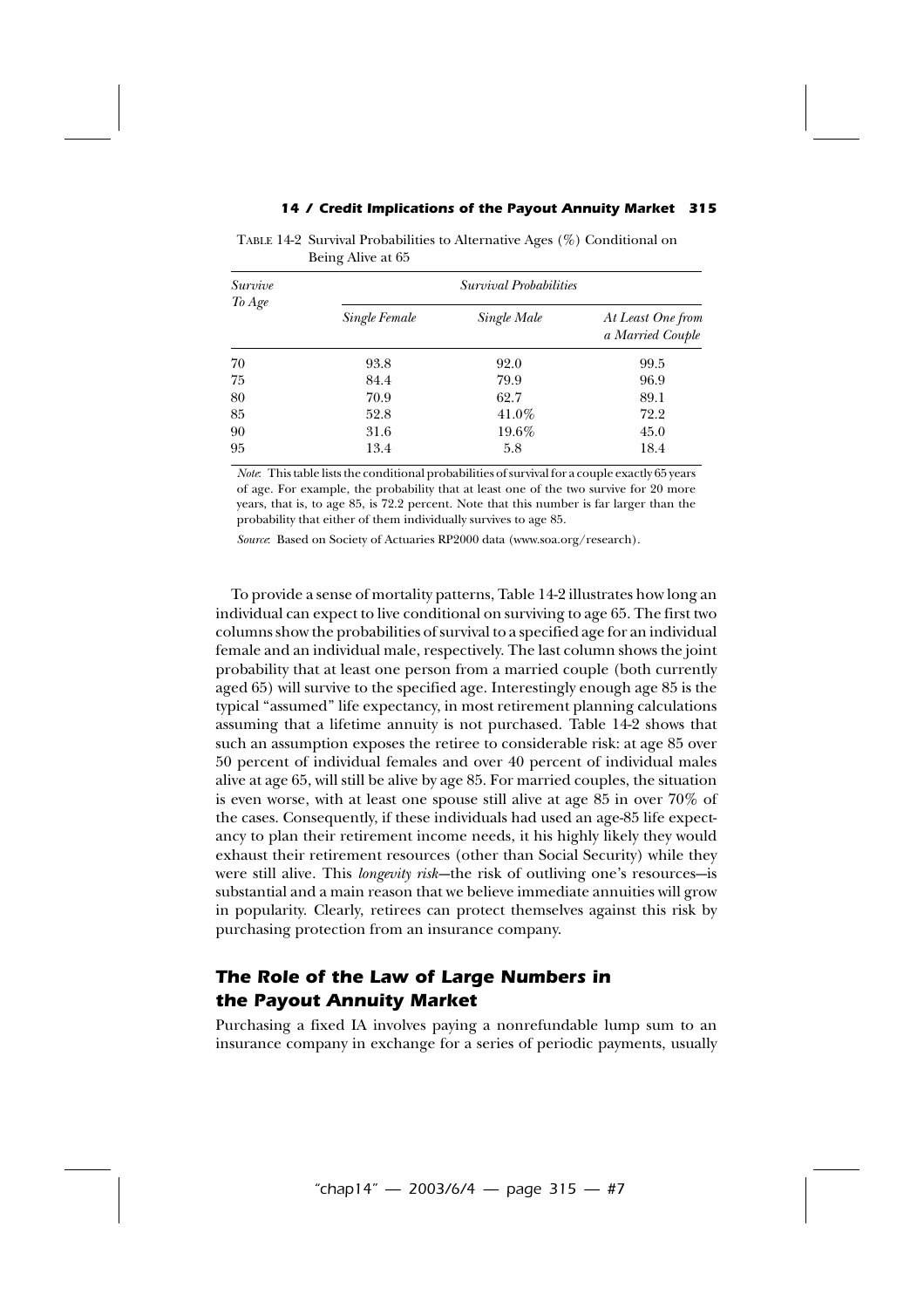monthly. With some products, the payments end after a pre-determined fixed period; these are called fixed-term (or period certain) annuities. With pure life-contingent annuity products, the income ends only upon death of the annuitant(s). Each of these annuities can also incorporate a refund of ''unused'' premiums upon death. Period certain and life contingency payment streams can also be combined in a single product, such as 20-year certain plus life.

Now, consider a group of five 95-year-old women each worried about outliving their retirement assets. US life tables show that there is a 20 percent chance that a random 95-year-old (white) female will die during the next year. Equivalently, in a large group of 95 year-old females, 20 percent of them will not survive for another year.

To protect against outliving their assets, these five 95-year-old women could enter into the following legally binding agreement. Each of the five would then contribute \$100 to a communal fund that will invest in Treasury Bills yielding 5 percent. Then, according to the contract, at the end of the year, the *surviving* females will be entitled to split the proceeds of the fund.

The total contribution of  $5*100 = $500$  will grow to \$525 by the end of the year. If all five females are still alive—at 96 years of age—they will each receive \$105. This is precisely their original \$100 investment, plus interest. Nevertheless, what happens if one of them, which is what is expected, dies during the next year? The surviving four are entitled to split the \$525, giving each a payment of \$131.25. The remaining four survivors have effectively had a "return" of 31.25 percent on their investment. If two happen to die during the year, the remaining three each get \$175, for a 75 percent ''return'' on investment. In other words, the survivors' returns consisted of their original principal, their interest, and a portion of the non-survivors principal and interest. By pooling mortality risk and ceding bequests, everyone gains. Technically, this agreement is called a tontine, also known as a participating pure endowment contract or, in this example, a participating one-period life annuity contract.

Of course, with only five women in the initial pool, the variation in what could happen might be wide, although only six things can happen. They might all die, and they all might survive or somewhere in between. However, with 10,000 such females entering a one-period annuity agreement, the *statistical law of large numbers* assures us that \$1,050,000 will be split amongst very close to 8,000 survivors. In other words, the expected return from the contract---for the survivors--is  $(1,050,000/8,000) = 31.25$  percent. The numerator is the total final value of the pool, and the denominator represents the survivors. The difference between the 5% return available in the market, and the 31.25% earned by the survivors are *mortality credits*. The higher the probability of death—that is the lower the expected number of survivors--the greater are the expected mortality credits. As one can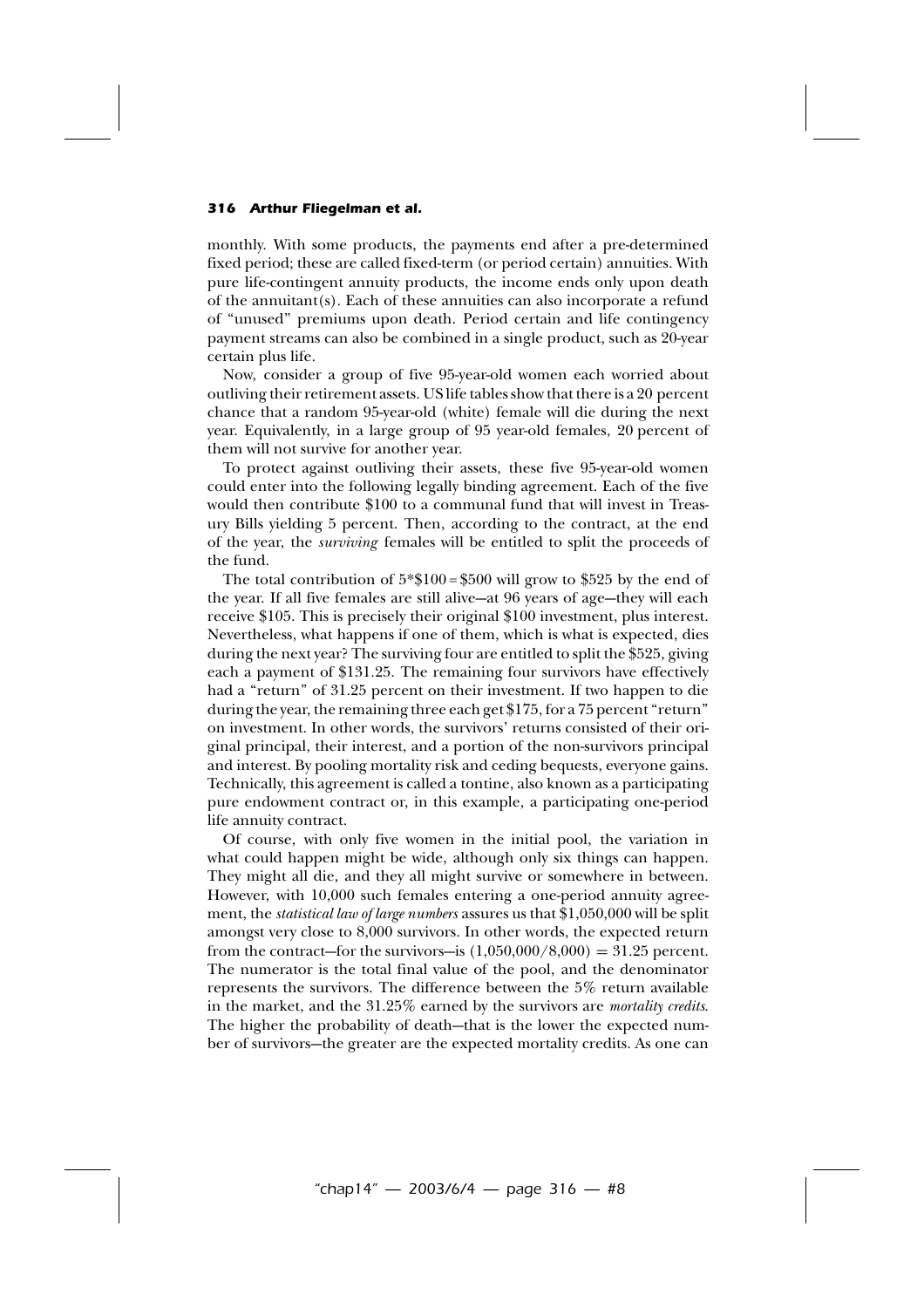TABLE 14-3 Investment Returns Required to Exceed Annuity Implicit Return Assuming Survival

| Age | Death Probability | <i>Required Return</i> $(\%)$ |  |  |
|-----|-------------------|-------------------------------|--|--|
| 55  | 2.26/1000         | 6.2                           |  |  |
| 65  | 5.76/1000         | 6.6                           |  |  |
| 75  | 16.34/1000        | 7.8                           |  |  |
| 85  | 54.05/1000        | 12.1                          |  |  |
| 90  | 95.84/1000        | 17.2                          |  |  |

*Note*: This table displays the investment rate if return that is required to beat the implicit return from a fixed immediate annuity (FIA) at various ages, assuming a 6% interest rate pricing environment. Thus, for example, a 65-year-old (male) would only have to earn 6.6% during the next year, to endup in a better position, compared to purchasing the fixed annuity. However, the same individual at age 95 would have to earn a (virtually impossible) 17.2% to beat the fixed annuity. Thus, the fixed annuity is relatively more attractive at higher ages. Assumptions:  $R = 6\%$ , load  $= 0\%$ , IAM1996 Table. *Source*: Authors' calculations.

see from Table 14-3, at high ages it becomes virtually impossible to beat the implied mortality credits within a payout annuity through investment alone.

In theory, at younger ages it makes little sense for individuals to enter into an immediate annuity contract since the mortality credits are relatively low, and one can usually ''beat'' the implied returns through lower expense products or the using of alternative higher return asset classes. In practice, only insurance companies are typically allowed to create and manage such agreements to provide these mortality-contingent products. Most insurers go one step further and *guarantee* that annuitants receive a mortality credit enhancement, even if the mortality experience of the participants is worse (from the insurer's perspective) than expected, for example, if the participants live longer than expected. How can an insurer provide this guarantee? It does so by making careful and conservative assumptions about the rate of return earned on assets and the expected mortality experience. Furthermore, the greater the number of IAs an insurance company has on its books, the lower the risk of providing this mortality guarantee.

These are the ultimate economies of scale. In other words, the risk to the insurer might be significant if it sold only five such policies, but with half a million policies, the probability of significant statistical fluctuations becomes negligible. This, once again, is a direct result of the law of large numbers. It is important to stress, however, that there are two distinct categories of mortality risk that an insurance company faces when selling the payout annuity. The first type can best be described as a ''small sample''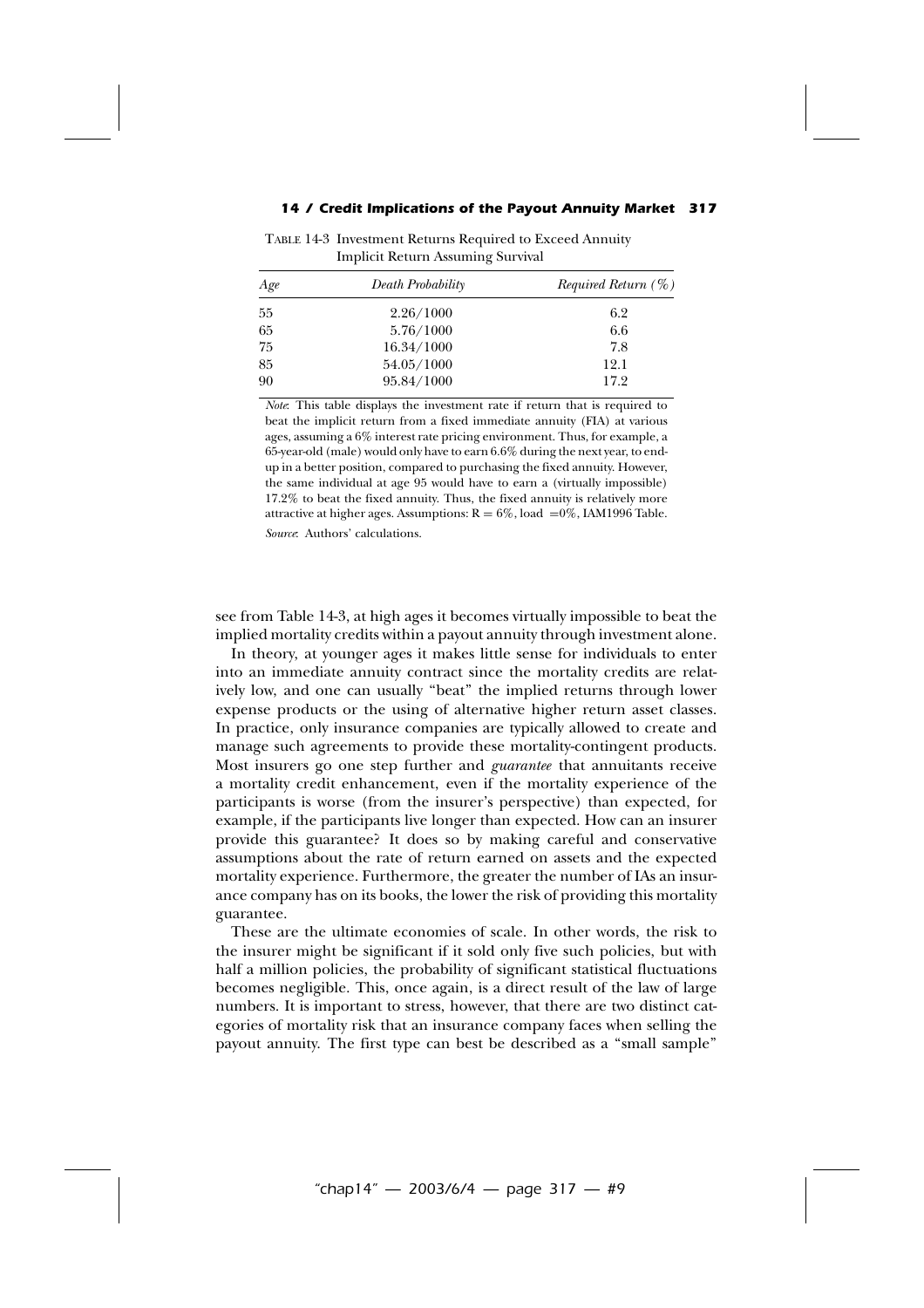risk. It reflects the chance that any particular annuitant will live longer than average. When faced with such a client, the insurance company is confronted with a payment stream that is longer than originally expected based on annuitant mortality rates. Actuarial theory has long established that this particular risk can be eliminated—and therefore should not be priced-by selling enough identical policies and taking advantage of the law of large numbers. Therefore, if enough policies are sold, the realization will converge to the expected.

The second type of risk is a subtler one. It is the risk that the insurance company overestimate the population's force of mortality, or, to put it in layman's language, that societal and medical changes will significantly lengthen average life expectations. The company can also misestimate the makeup of its customer base, selling to annuitants living longer than projected in pricing. This type of longevity risk cannot be easily hedged by appealing to the law of large numbers and selling more payout annuities.

Some insurance companies act as intermediaries but do not assume mortality or investment risk. Participating immediate annuities are structured so that individuals share with the insurer any unexpected favorable or unfavorable investment returns or mortality experience. Participating annuities shift a substantial part of the risk from the insurance company to the participant. The experience is not passed on immediately, but rather is borne by the annuitant pool and smoothed by the insurance company over a long time horizon. The provision is akin to the difference between a defined contribution and defined benefit pension plan. Both are meant to provide a pension, but the risk allocation mechanism is different. Indeed, the participating annuity structure greatly reduces the longevity risk to which the insurer is exposed.

# *An Engine for Future Growth? Variable Immediate Annuities*

VIA are annuities with payments linked to the performance of a pool of underlying investments. By contrast, fixed annuity payments are set at issuance and are guaranteed by the insurance company, regardless of its investment or other experience. VIAs have increased in popularity and represent attractive potential since companies can earn a higher return on invested capital through a VIA than they can on a fixed annuity.

Though VIA payments may vary with any index or underlying investment, in this chapter we concentrate on VIAs backed by equity investments. Essentially, the principles of VIA are the same as those for a fixed annuity, except that the annuitants do not know in advance what the fund/pool will earn. Annuitants realize their investment returns only at the end of the year, and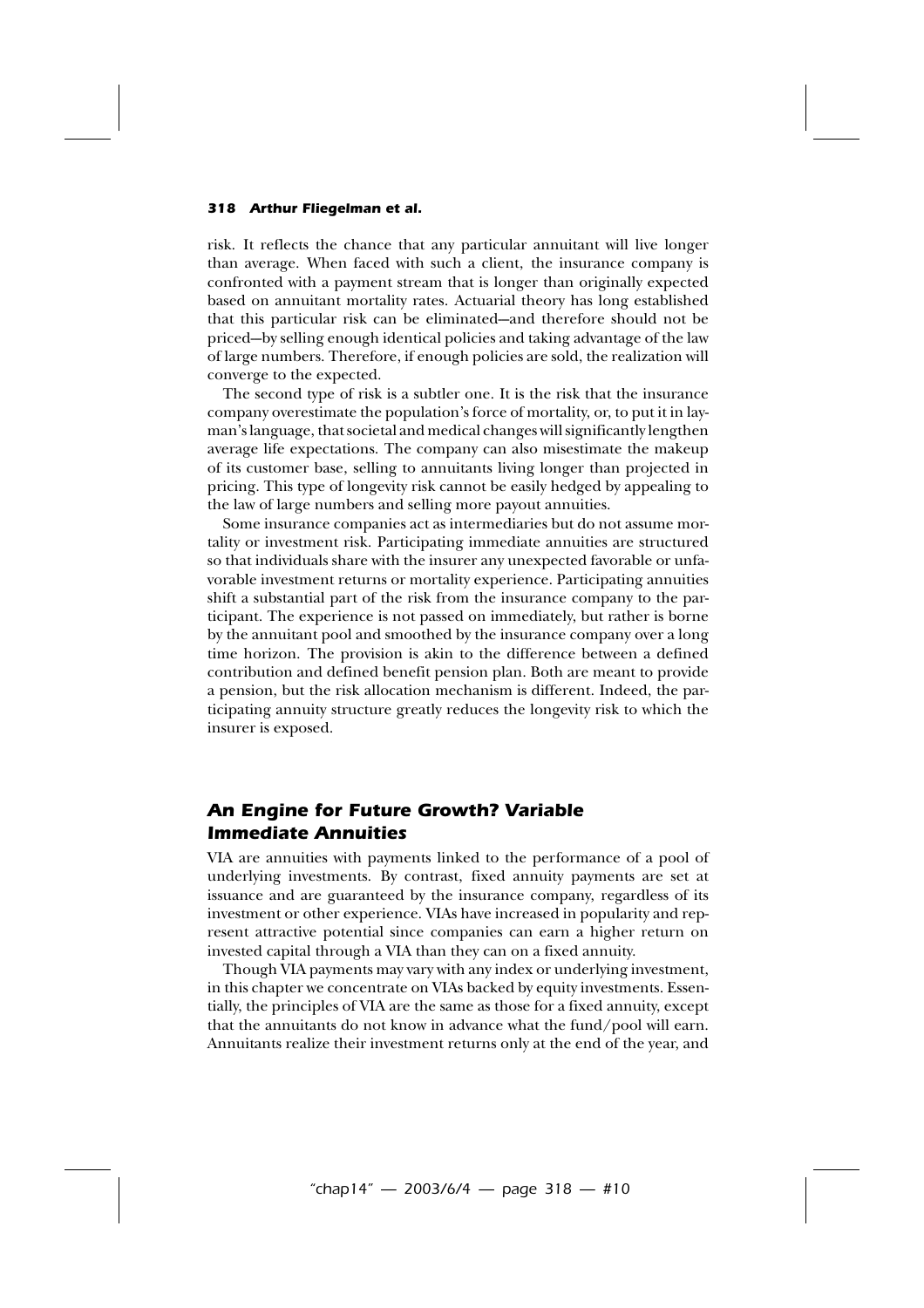| AIR (%)        | Initial | $-20%$ | $0\%$ | $+20\%$ |
|----------------|---------|--------|-------|---------|
| $\overline{4}$ | \$440   | \$334  | \$422 | \$510   |
| 5              | \$500   | \$374  | \$474 | \$574   |
| 6              | \$560   | \$415  | \$527 | \$639   |

TABLE 14-4 How A Variable Immediate Annuity Works: Monthly Payment Per \$100,000 Premium + Unisex Age 55

*Note*: This table displays the initial and subsequent payments from a VIA under various market scenarios, and with a particular AIR selected in advance. For example, if a 6% AIR is chosen, the initial payment will be \$560 per month at age 55. Subsequently, if the market declines by 20% during the next year, the payment at age 56 will be reduced to \$415 per month.

*Source*: Authors' calculations.

then they split the gains among pool survivors. In the event that the investment earns a negative return (loses money), participants will also share in the losses, but the effect will be mitigated by the mortality credits.

All VIAs use an assumed investment return (AIR) to establish payout levels. Some VIAs allow the individual to select their own AIR, typically between 3 and 7 percent annually. Most commonly, contractholders elect a 5-percent return. To the extent that actual returns differ from the AIR, future payments are adjusted accordingly. Table 14-4 illustrates how this works.

For example, if an AIR of 4 percent is used, then a premium of \$100,000 might produce an initial monthly payment of approximately \$440. Subsequently, if the underlying market index dropped by 20 percent during the next year, the new payment would be \$334, which--ignoring monthly compounding effects--is roughly  $$440 \times (1 - 0.2)/(1 + 0.04)$ . Note that the return, 20 percent in this case, is net of all expenses, including both fund level and contract expenses. On the other hand, if the market increased by 20 percent, the monthly payment would be \$510, or roughly  $$440 \times (1+0.2)/(1+0.04)$ . Each year, the new payment becomes the benchmark, and the process begins anew. Technically, the 4-percent AIR functions as a ''hurdle rate'' above which payments are increased and below which payments are reduced. By contrast, if a higher AIR is selected, the initial payment is higher, but the hurdle rate is higher as well. Payments will only increase in subsequent years if the underlying index increases by more than the AIR.

The important point is that companies do not have basis risk on their investments, since investment guarantees are based on the actual return. But the insurer's profitability is still heavily influenced by market performance. To provide more payment stability to the recipient, some companies are now changing in the amount paid only once each year. In addition,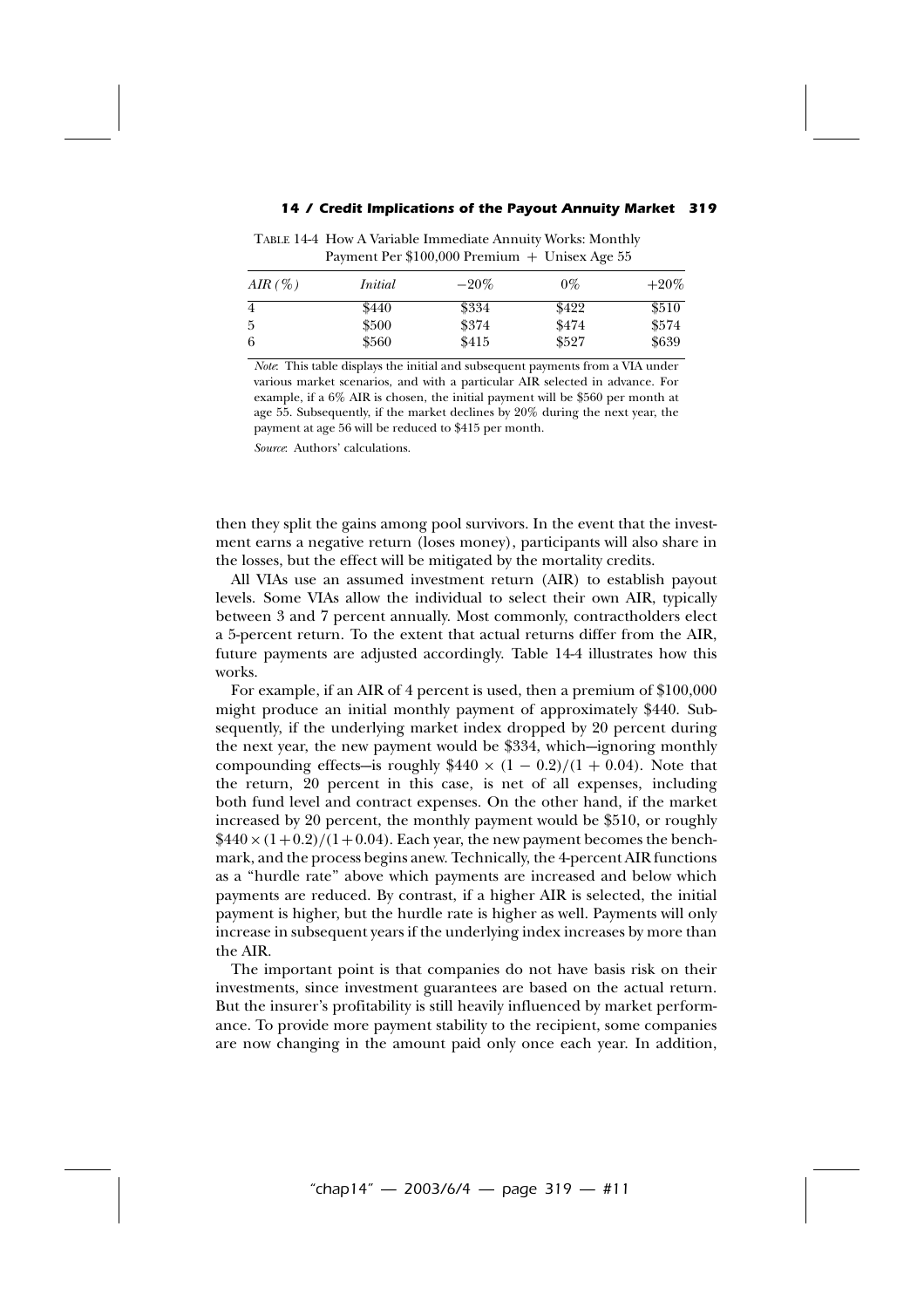market innovations have included creating floors to limit the downside and offsetting ceilings to restrict participation on the upside.

# *Risks in the Payout Annuity Market*

Key risks to annuity providers include longevity and investment risk. Further, annuities may offer contractholders the right to receive surrender payments and obtain a commuted value, which creates even greater uncertainty for the insurance company concerning future cash flows.

Companies that do not properly price mortality and investment or equity market risk may not meet their profitability targets or worse. Our conversations with companies suggested that their post-tax returns on investment targets are typically 10–12 percent for fixed annuities, and over 15 percent for VIAs. The worst-case scenario for offerers of fixed annuities would be a prolonged declining interest rate environment combined with unexpected longevity improvements. For VIAs, a decline in the equity markets would also lower fees earned and could also trigger a minimum payout guarantee.

In what follows, we break down the various pricing elements and compare them to actual results. We also evaluate if a company offering a particular annuity product will be able to withstand unlikely scenarios that it may not have considered during pricing.

# *The Nature and Pricing of Mortality Risk*

The sustainability of past mortality improvement has been a subject of substantial debate (Carnes and Olshansky, 1998). The value of annuity payouts may have been rising, of late because companies are not taking full mortality improvement into account (Poterba and Warshawky, 2001).

Appropriate mortality assumptions to use for pricing purposes depend on the universe of potential applicants. Companies offering annuities to the general public should expect a degree of adverse selection, as healthy applicants are naturally more likely to purchase longevity protection. Brown, Warshawsky, and Poterba (2001) measure the value of adverse selection at approximately 12 percent of premium for a 65-year-old man. Companies offering annuities to qualified pension plans must also consider the plans expected male/female ratio, since by law they must price using unisex mortality rates. Women benefit from purchasing annuities based on a unisex table so, a higher than expected ratio of women purchasers would reduce insurer profitability.

# *So, What Happens if Science Finds a Cure for Cancer and Heart Disease?*

Clearly, the impact of major longevity improvements will depend on the exact timing and magnitude of scientific and medical breakthroughs.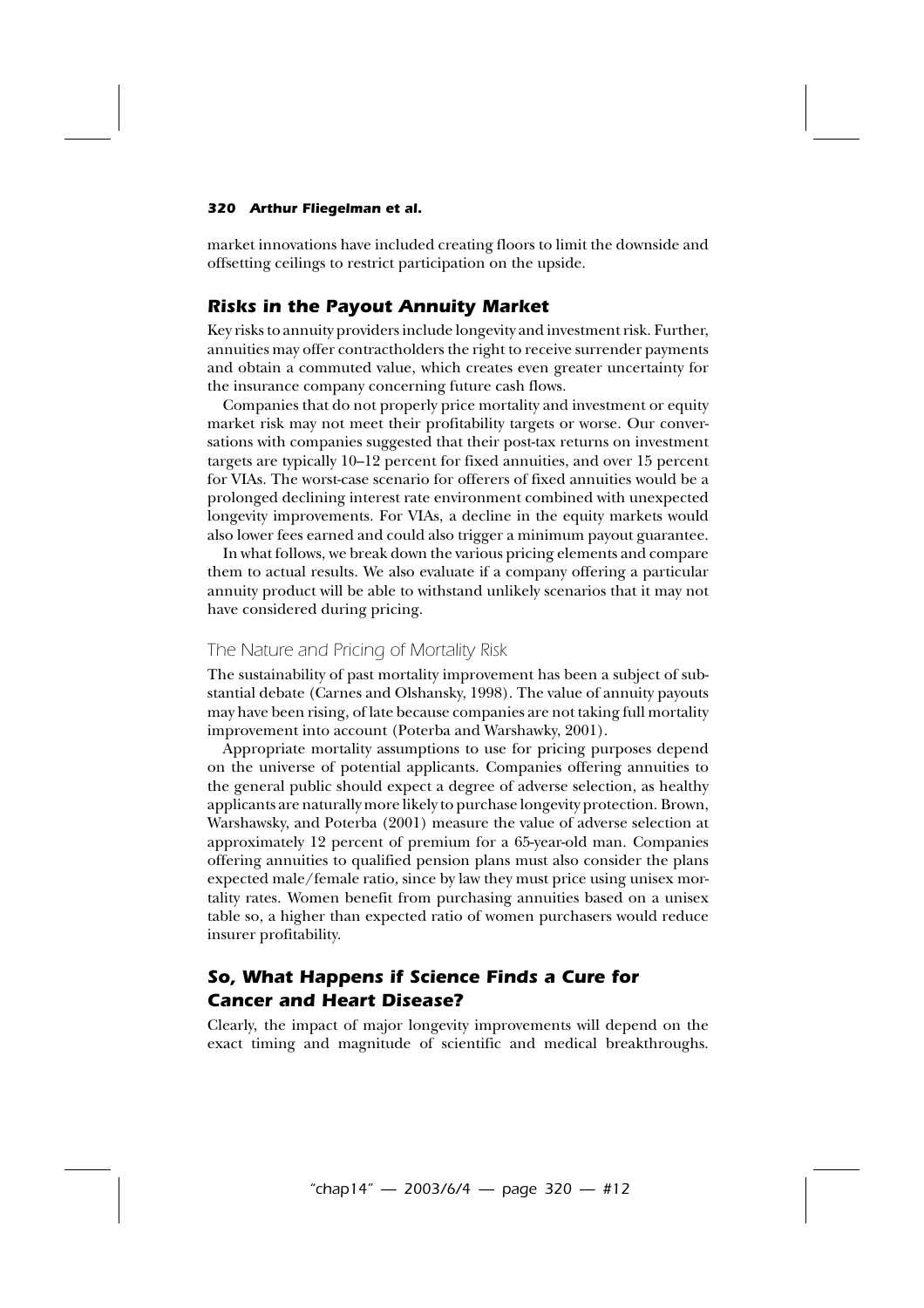TABLE 14-5 Impact of Alternative Assumptions on Single Premium Immediate Annuity Issue Age

| Mortality                     | <i>*Reduction</i><br>$($ %) | Life Expectancy Spread |                          |           |                                                                          |           |          |
|-------------------------------|-----------------------------|------------------------|--------------------------|-----------|--------------------------------------------------------------------------|-----------|----------|
|                               |                             | Unisex 55              |                          | Unisex 62 |                                                                          | Unisex 70 |          |
| Status Quo                    | $\boldsymbol{0}$            | 82.9                   |                          |           | $+100 \,\mathrm{bp}$ 83.8 $+100 \,\mathrm{bp}$ 85.6 $+100 \,\mathrm{bp}$ |           |          |
| Stroke and<br>Pneumonia       | $-10$                       | 83.8                   |                          |           | $+85 \,\mathrm{bp}$ 84.7 $+77 \,\mathrm{bp}$ 86.4                        |           | $+60$ bp |
| Cancer and<br><b>Diabetes</b> | $-40$                       | 87.4                   | $+39 \,\mathrm{bp}$ 88.1 |           | $+4 \,\mathrm{bp}$ 89.4                                                  |           | $-67$ bp |
| <b>Heart Disease</b>          | $-80$                       | 97.7                   |                          |           | $-36 \text{ bp}$ 97.9 $-111 \text{ bp}$ 98.6 $-257 \text{ bp}$           |           |          |

AQ: Pl. indicate what '\*' stands for.

*Note*: This table displays the *ex post* spread that would be earned from single premium immediate annuity block of business, assuming an *ex ante* desired spread of 100 bps. Thus, for example, if life annuities were sold to a 62-year-old with the intention of earning a spread of 100 bps, then a 10% aggregate reduction in mortality (from the elimination of strokes and pneumonia) would reduce the spread to 77 bps.

*Source*: Authors' computations.

To quantify the effect of a substantial breakthrough on an insurance company's profitability, we have developed a simple pricing model (explained more fully in the Appendix).

Table 14-5 illustrates the impact of an unexpected improvement in life expectancy, driven by a constant proportional reduction in the force of mortality (hazard rate). These ratios roughly coincide with the average causes of death.<sup>1</sup>

To gauge the impact of major mortality improvements, imagine a situation in which a life annuity is issued and priced at age 62, with a 100 bp profit margin, assuming the SOA 1994 GAM (static, unisex) table captures the underlying population. The life expectancy at the issue age of 62 is 83.8, which is the life expectancy with no mortality improvement other than that already built into the actual table used to price the annuity, and the *ex ante* profit spread is 100 bp If, however, there were suddenly an unexpected mortality improvement, the firm's *ex post* profit spread will clearly be reduced: the question is, "by how much?"

To answer this we must look a bit more closely at the precise causes of death. At advanced ages, approximately 10 percent of deaths can be attributed to strokes together with pneumonia, an additional 30 percent can be attributed to cancer and diabetes, 40 percent is due to heart disease, and the remaining 20 percent are accidents, suicide, and formally classified as ''others'' (Society of Actuaries, 1996). Likewise, the exact fraction will depend on the population in question, its sex composition, and ages at death. For now, we assume that the fractions are constant.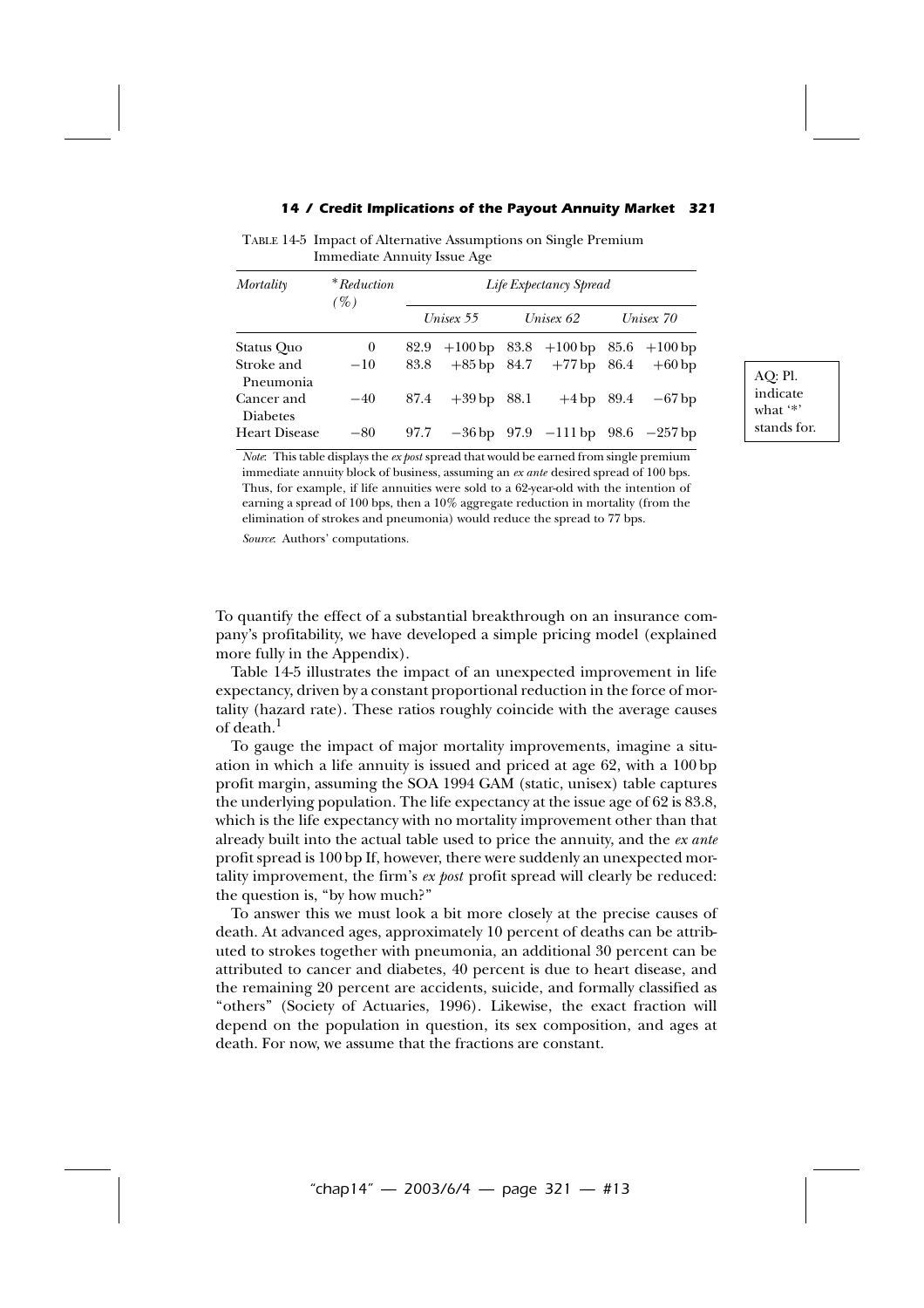To evaluate the breakthrough scenario, we imagine that science found a cure to all strokes and pneumonia, reducing the force of mortality at each age by a factor of 10 percent. Curing cancer and diabetes lowers mortality by 40 percent, and eliminating heart decease, lowers mortality by 80 percent.<sup>2</sup> Thus, at each age, a *fixed fraction* of deaths is eliminated as a proxy for the reduction in various decrements.<sup>3</sup>

It is interesting that, the higher the issue age, the greater the impact on profitability of a given percentage improvement in mortality. For example, reducing cancer and diabetes ( $f = -40$  percent), will still leave the insurer with a profit spread of  $+39$  bp at issue age 55, but a  $-67$  bp spread at issue age 70. One can do the same exercise with an individual annuity mortality table, such as the IAM or with some form of dynamic projection, and obtain results on the same order of magnitude. It is also interesting that an 80 percent reduction in the mortality rates, (by virtually eliminating of cancer, stroke, pneumonia, and heart disease, adds only 10–15 years to human life. Alternatively, a 62 (unisex) year-old annuitant with a current life expectancy of age 83.8, would have to experience a 98 percent reduction in the force of mortality at all future ages, to expect to live to the biblical upper-bound of 120 years of age.<sup>4</sup>

Regardless of the actual methodology, the marginal impact is greater the older the issue-age of the business. In other words, at younger ages, the impact of a fixed percent reduction in mortality is lessened. More generally, it is essential to look closely at the process of determining mortality and the mortality improvement used in pricing insurance products, as well as the weighting of company and industry data.

#### *Investment Risk*

In developing an investment strategy for non-indexed fixed payout annuities, an investment manager is faced with the challenge of meeting fixed payments for an uncertain period. Insurers will take different degrees of investment risk to meet alternative pricing objectives. Credit defaults and assumed reinvestment interest rates are two key variables that insurers must consider.

Insurance companies typically invest primarily in bonds and other fixed income instruments. To attain high yields required to be competitive in issuing payout annuities, companies can purchase higher-yielding, lower credit-quality assets, or invest in markets such as private placements and commercial mortgages that offer incremental income. Clearly, defaults can have a material impact on profitability. A declining interest rate environment, combined with greater than anticipated mortality improvements, may also materially impact an insurer's profitability, particularly when the insurer is deploying shorter duration assets to back longer duration payout annuities. A dearth of attractive long-term assets can lead insurers to accept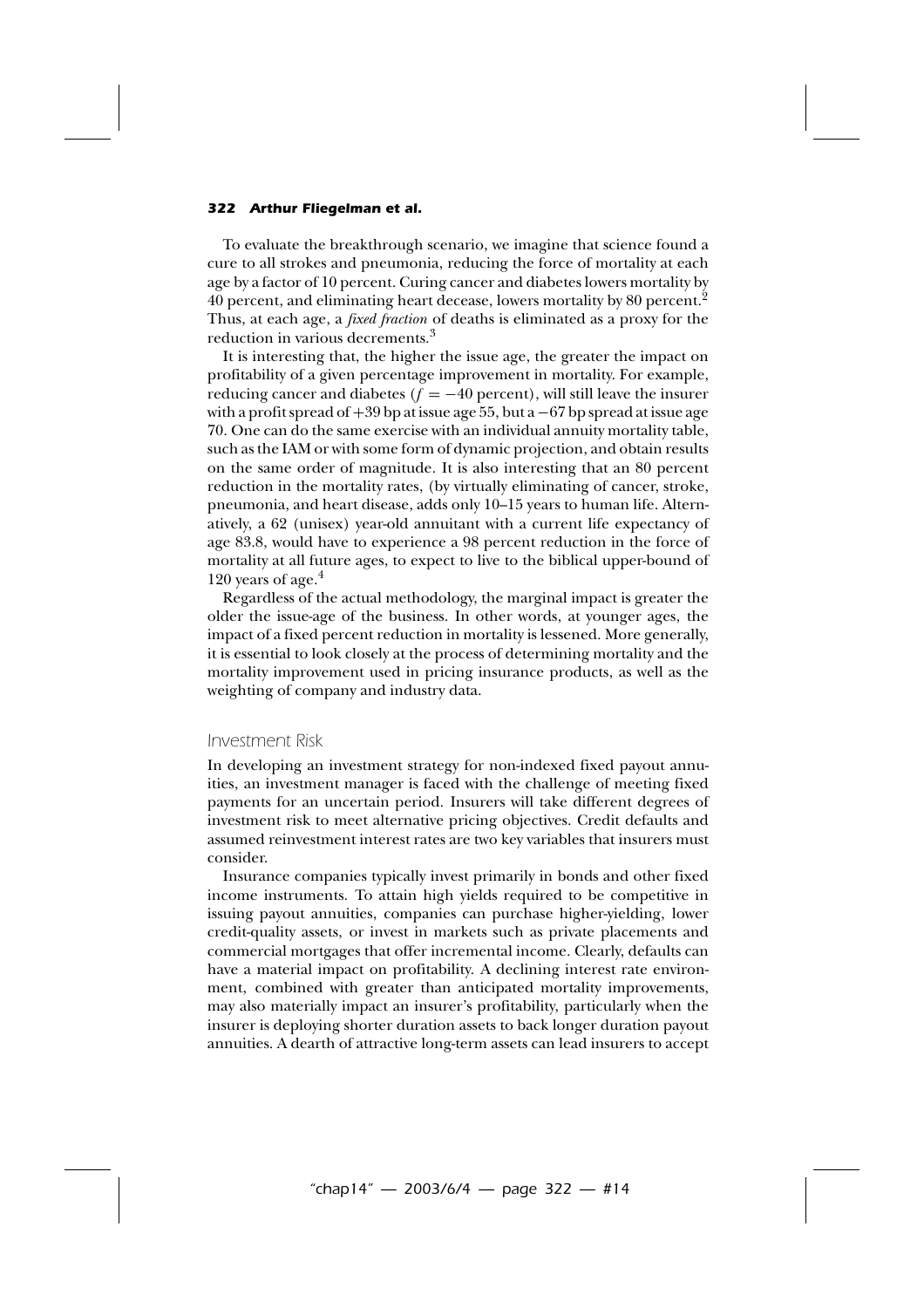this kind of investment risk. Conversely, for firms invested in long, illiquid assets, a rise in interest rates could negatively impact profitability. Companies caught in this position may need to liquidate depreciated assets to meet payments.

#### *Commutation Rights*

In response to market demands, some insurers have offered annuitants the right to commute, or end, their contracts and receive at least a portion of their future annuity payments up front. In order to protect themselves against adverse selection from annuitants in ill health, insurers normally only permit commutation for a limited portion of the period's annuity payments. In these situations, insurers can control asset-liability mismatches by applying a market value adjustment (MVA) to the commutation. For a fixed annuity with an MVA, the discount rate used in determining the present value of future payments would be linked to a current market rate such as the 10-year Treasury rate. Unamortized expenses of the insurer would typically be protected by also applying a surrender charge that grades down over time.

Few companies offer the right to commute life contingent payments, mainly because of complications in determining the appropriate discount rate, the uncertainty of which is driven by mortality. The most common method to address the risk of adverse selection is to underwrite each annuitant seeking to commute life contingent payments. Companies offering such a feature must carefully consider all risks, including expense and legal ramifications.

The complicated nature of the product as compared to a straight annuity, implies that administration and sales training costs may be sizable. To protect against potential sales misconduct charges, firms must take steps to ensure that contractholders fully understand the commutation process. We believe that life contingent commutations will remain infrequent because of the complexities involved. Insurers may offer customers the ability to acquire offsetting life insurance, and to borrow against the ''death benefit.'' This will allow annuitants to unlock the payment streams, albeit with a loan backed by an insurance policy. Another innovative proposal is to underwrite and sell long-term care insurance, together with life-contingent annuities, to offset these risks.

## *Risks in the Variable Immediate Annuity Market*

Companies offering VIA's hedge against investment basis risk by linking promised payments to the actual performance of investments supporting the contract. An insurer's VIA product fees are also based on the account value, thereby linking the profitability of the product to the performance of the underlying assets. Notwithstanding the performance of the equity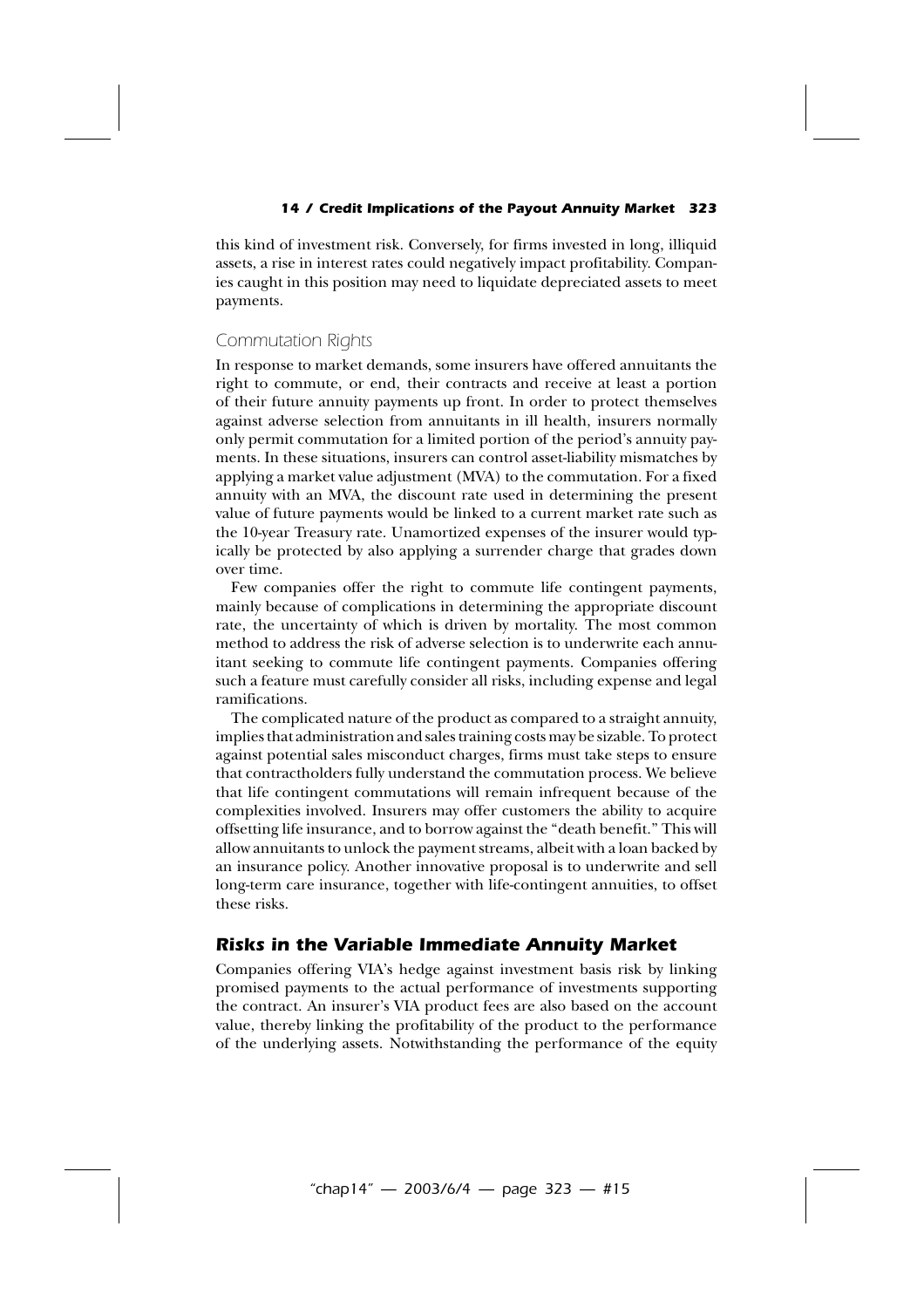markets, companies will remain exposed to longevity risk. Consider a block of VIA experiencing higher-than-anticipated equity market appreciation, along with unexpected mortality improvements. Fees paid to the insurer will rise along with the associated assets, but the positive financial impact on the insurer of the increased fees must be compared with the negative impact of the increased longevity, which requires that the payments be made for a longer then expected period. The fact that a favorable equity market has increased the size of the periodic payment magnifies the longevity risk to the insurer. Conversely, lower-than-anticipated equity market performance diminishes the fees paid to the insurer. In this case, however, the longevity risk is not magnified by rising payments. In either case, an insurer can help offset its financial exposure to equity market performance by basing commissions paid to producers on the annuity payment stream.

## *Potential Liquidity Risks*

Giving contract holders the ability to shift funds between the general account and variable account can also present risks to an insurer. Specifically, the possibility that policyholders might move between accounts*en masse* exposes the insurer to liquidity risk: there may be a need to sell a large block of bonds to fully fund the variable accounts.

## *Inflation-Indexed Payments*

Companies offering inflation-indexed annuities must consider the basis risk of investing for the indexed payment. For the few companies offering annuity products indexed to the consumer price index, the scarcity of appropriate investments needs to be considered in the asset-liability management process.

# *Managing Payout Annuity Risk*

To quantify the risk of payout annuities to an insurer, it is important to understand the incremental risk that these products add to a company's overall risk profile. For most insurers, payout annuities represent a very small portion of overall risk. The cost required to reduce the risk exposure from these products may not be justified. Nevertheless, prudence dictates that companies should have a longer-term plan for keeping their risk management process up-to-date with expanding sales. Companies also need to be sure that they are properly quantifying the risks in their products. This is particularly true for products with so-called cliff risks. Such products may meet pricing objectives in 99 percent of the scenarios, but they could still have very negative financial results in the remaining rare scenario. This can be the case with products such as a VIA or a product containing a GMIB.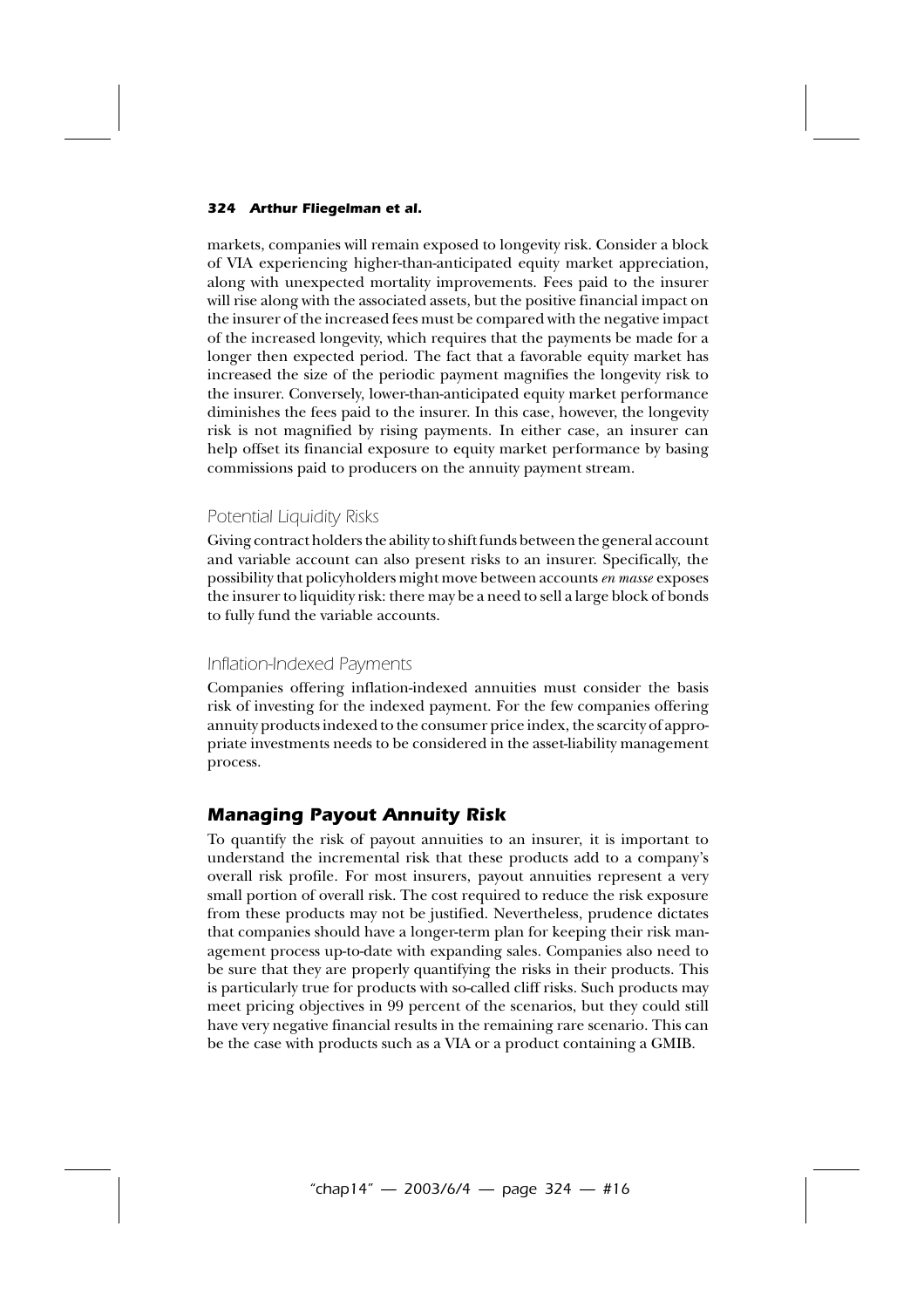## *Benefits of Diversification*

One way that an insurer can mitigate the longevity risk of its payout annuity products is to take an offsetting position on mortality exposure though its life insurance products. Since the target populations for the different policies can be quite distinct, however, determining the diversification benefits can be somewhat difficult. On the other hand, some debate whether there are any substantial benefits from product diversification into IAs and life insurance. This is because IAs are sold primarily to the elderly, while life insurance is bought by the young and middle-aged. An increase in population longevity will adversely impact the liabilities of the former but only marginally influence the profitability of the latter. Furthermore, the duration and lapsation behavior of these differing liabilities are mismatched and hence cannot properly hedge each other. Although the mismatch argument might be true for (short) term life insurance policies, the argument is not as clear for non-participating whole-life policies. Both policies are sensitive, in opposing directions, to changes in the entire mortality table, albeit in different magnitudes. The issue becomes one of locating a proper hedge ratio in the face of uncertain mortality. In determining the ratio, one would need to look at the mortality table as well as product design, incorporating data on how susceptible a life insurance policy is to surrender. It is conceivable that much of the immediate annuity longevity risk can, in fact, be hedged using a properly calibrated portfolio of whole life insurance—even if the target group is much younger (see Milevsky and Promislow, 2002). For products with embedded equity guarantees, it may not be possible to diversify away the associated risks. Here the insurance company must look to other solutions, such as reinsurance.

# *Product Design as the First Line of Defense*

Product design is the first and most important line of defense to protect an insurer's financial integrity and profitability. Often a simple product design change can significantly reduce the product's risk. For example, restricting the investment options of living benefit annuities such as GMIBs or VIAs with floors may reduce the volatility of returns and hence the value of the option granted to the contractholder. If a product feature cannot be quantified or hedged, it is simpler not to include it, irrespective of the demand. Doing otherwise is a potentially dangerous proposition, particularly for potentially expensive living benefit options.

# *Distributor and Customer Education*

Increased education will be important to the success of the payout annuity market in the future. As product complexity increases, education will take on added importance, or else the potential for sales misconduct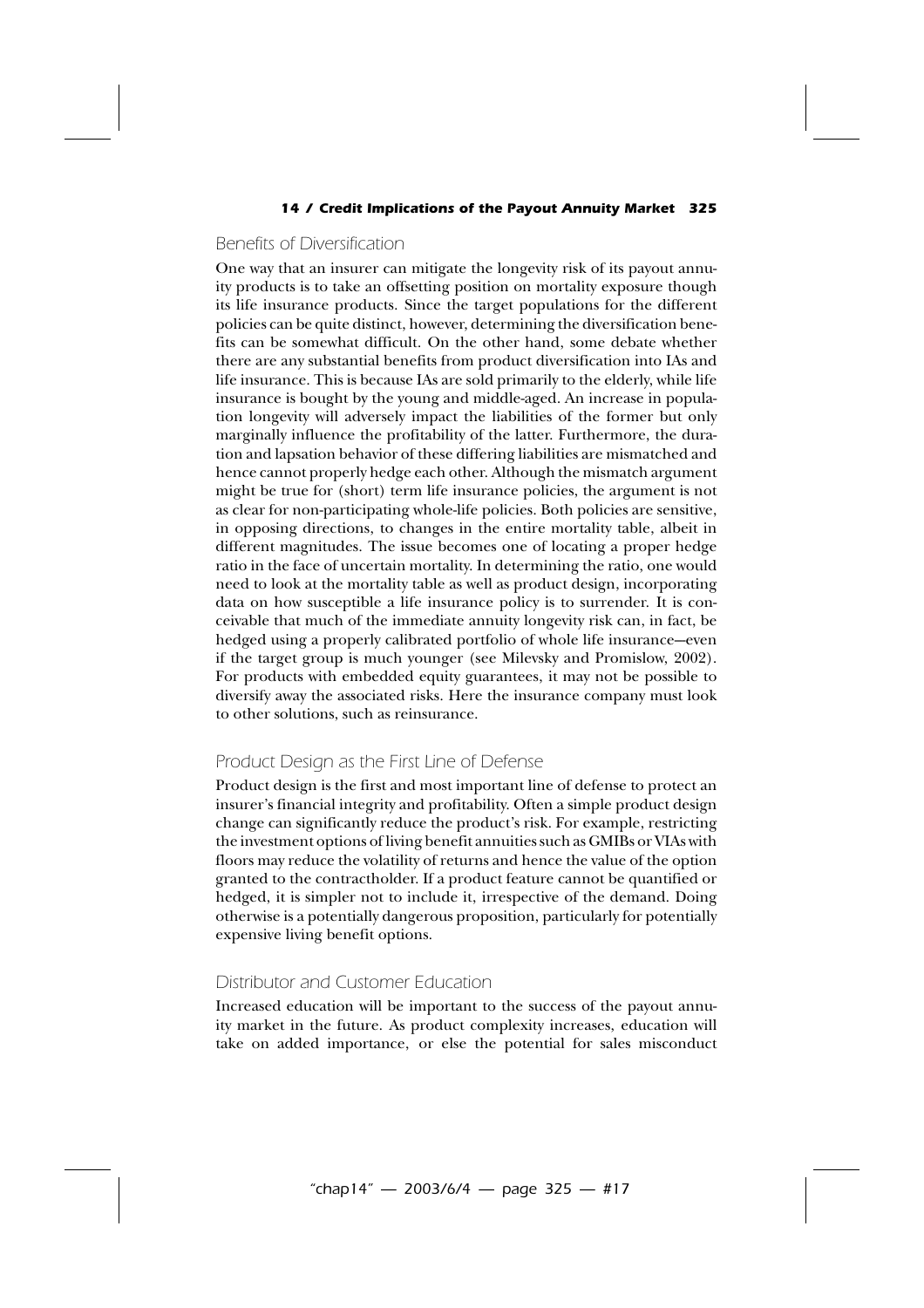will rise. Contractholders must understand the consequences of being re-underwritten for a life contingent commutation, specifically that he or she will likely receive less money than if he or she were healthy.

#### *Reinsurance Involvement to Map Out Risks*

Reinsurance affords primary insurers access to the product design and mortality expertise of the reinsurers. Thus far, the US reinsurance market for fixed and variable payout annuities is poorly developed, mainly because of an absence of significant demand; some major reinsurers are also unwilling to accept longevity risk unless it is priced very conservatively. This is consistent with the reinsurance communities' expectation for steady mortality improvements, as evidenced by aggressive rates offered on life insurance contracts.

Looking ahead, the reinsurance market for payout annuities is likely to expand as primary company exposure increases. Long tailed payout annuity contracts may be attractive to offshore reinsurers that benefit from less restrictive regulation and lower taxes. Because of the long-tailed nature of payout annuity contracts, reinsurer strength will be an important risk consideration.

# *Conclusion*

As the baby boomers reach retirement age, insurers will continue to look for ways to attract and retain retirement assets. Although payout annuity sales in the United States remain modest compared to sales of other insurance products, the benefits will be material for firms able to manage even a small portion of the growing pool of retirement assets. Insurance companies have prepared themselves for this growth by meeting consumer demands for liquidity, equity market participation, and minimum payment guarantees, with increasingly innovative products. As the market evolved, the next challenge will be for providers to protect the promises made.

## *Appendix*

On a basic level, one can represent the price of, or the insurance liability created by, a \$1-for-life annuity in the following manner:

$$
a_x = f(\mathbf{x}, \mathbf{q}, \mathbf{l}, \mathbf{r}, \mathbf{s})
$$

In the above expression, **x** is the age at which the annuity is issued, **l** captures the expense loading, the vector **q** represents the mortality table, the vector **r** represents a term structure (yield curve) of interest rate, and the most critical variable **s**, is the profit spread. One can think of **s** as the difference between what the insurance company will earn on its assets, and what it "credits" the annuitant, net of expenses. Intuitively, the annuity factor is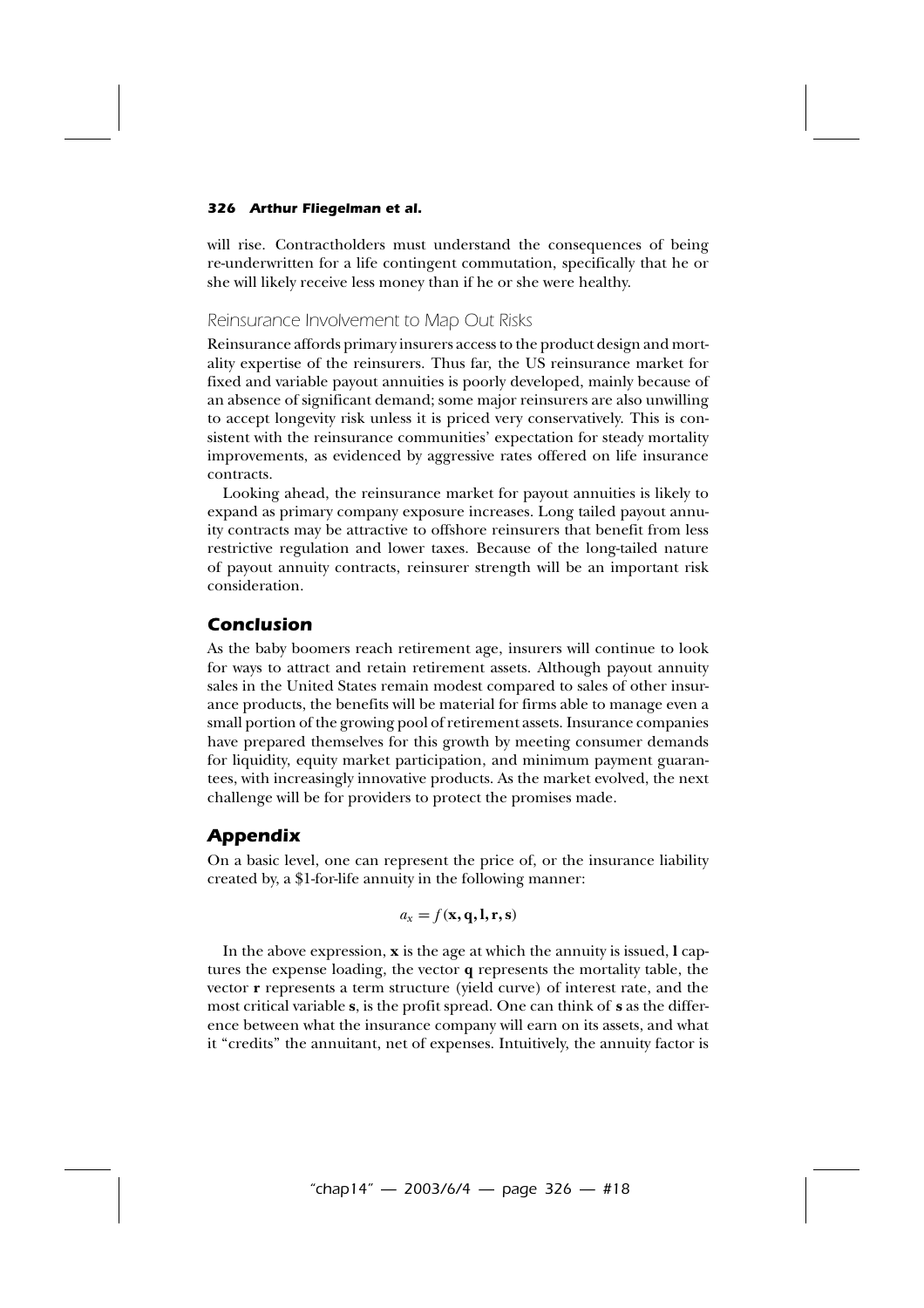decreasing in **x**, and **r**, but increasing in **l** and **s**. In other words, older people pay less, and annuity factors are reduced in a higher interest rate environment. But, greater expenses and profit spreads will increase the price per dollar.

For example, in a flat  $\mathbf{r} = 6$  percent yield-curve pricing model, one might see a profit spread on the order of **s** = 1 percent, and a proportional expense loading of  $l = 10$  percent. In this simplified case—and with no fixed dollar loading—the annuity factor for the price of (or the insurance liability created by) a \$1-for-life annuity would be:

$$
a_x = (1+0.1) \sum_{t=1}^{\infty} \frac{(t p_x)}{(1+0.06-0.01)^t},
$$

where the numerator is the well-known conditional probability of survival. More precisely, if we use the Society of Actuaries 1994 Group Annuity Mortality Table (static, unisex), the actual annuity factors would be 15.69, 13.73, and 11.11, for ages 55, 62, and 70, respectively. Naturally, the younger the issue age of the annuitant, the more they must pay (and the greater the required reserves) for the same \$1-for-life guarantee.

In practice, the annuitant acquires a single premium immediate annuity (SPIA) with an initial sum of *W*, thus guaranteeing a life-annuity of  $W/a_x$ for life. For example, a 55-year-old with \$100,000 would be entitled to an annual income of \$100, 000/15.69 = \$6, 373 for life. In the event of a periodcertain guarantee, the annuity factors would be higher-since the survival probability in the numerator would be set to a value of one during the guarantee period—and thus the annual income would be reduced in proportion to the length of the guarantee.

This is, roughly speaking, how immediate annuity pricing is determined. In practice, of course, the valuation rate would be applied in the denominator to determine the required reserves, while the actual pricing would more closely resemble the above. For our purposes, however, we deliberately blur the distinction between pricing and valuation since we are interested in the broader impact of unanticipated longevity risk. For now, we imagine that every dollar of premium must be placed in reserves, but no more, thus ignoring capital issues and any possible surplus strain created by statutory valuation rates. The gap between the two will not change the main argument.

Now, imagine that science finds a cure to a specified decrement such as heart disease. In this case, the force of mortality would be reduced at each age by a given factor of *x* percent. On a technical level, the revised force of mortality would be related to the assumed pricing for mortality via the relationship:

$$
\mu'_x = (1+f)\mu_x,
$$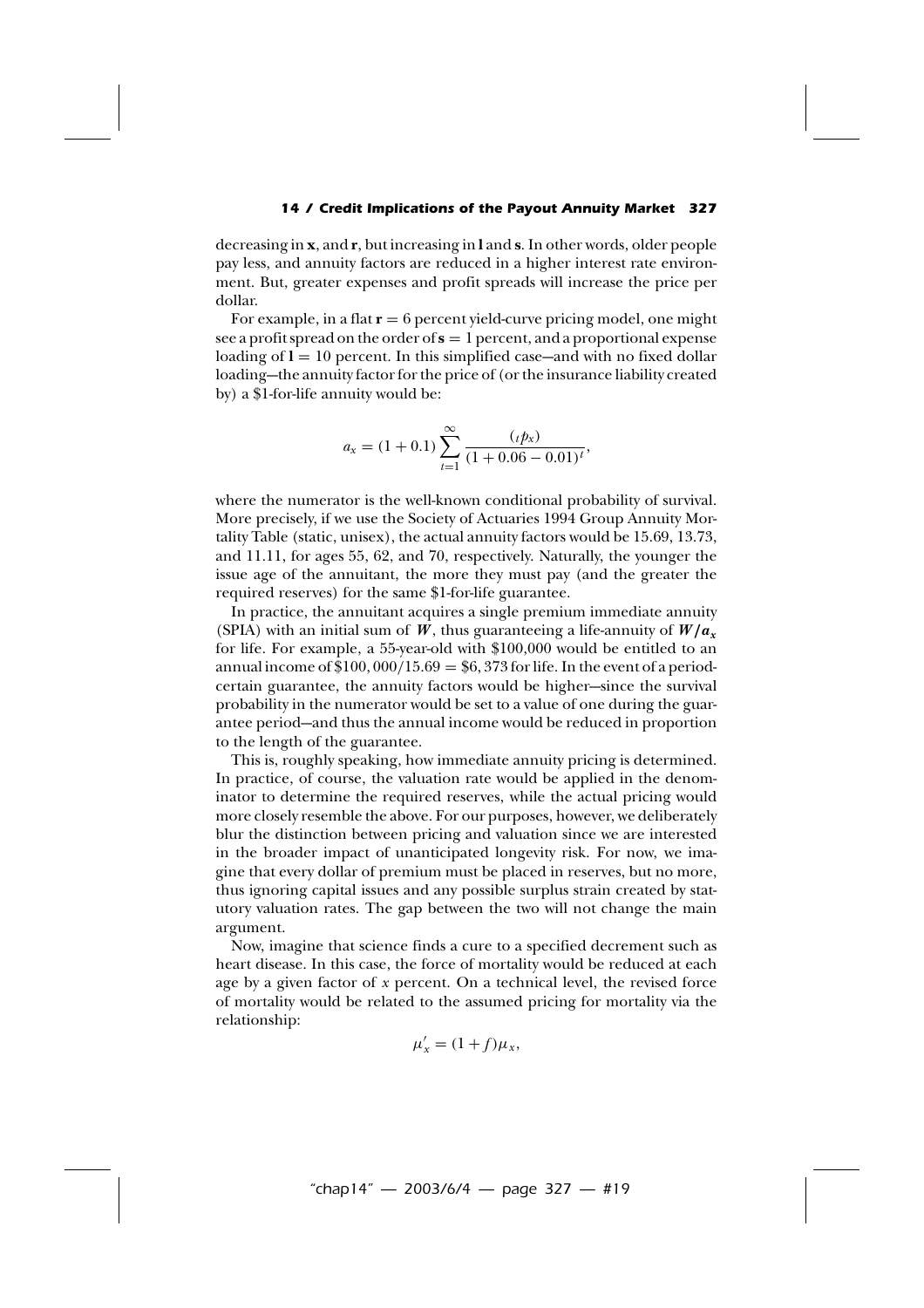where  $f \, \langle \, \cdot \, \cdot \, \rangle$  represents the fractional reduction in mortality. We stress once again that we are approximating reality somewhat by assuming that a constant fraction *f* of deaths for any given age can be attributed to a specific illness, as opposed to an age-related fraction  $f_x$ . In practice, the number would vary. But, for our purposes we are interested in the effect of mortality improvements, as opposed to the reasons for these improvements, *per se*.

Furthermore, assuming the improvement occurs immediately after the annuity is issued, sold or priced, the true annuity factor should have been:

$$
a'_x = f(\mathbf{x}, \mathbf{q}', \mathbf{l}, \mathbf{r}, \mathbf{s}),
$$

where the prime symbol above the **q** denotes the true mortality vector. Ceteris paribus, for any given **x, l, r**, and **s**, the true annuity factor should have been *higher* for any given decline in the mortality rates.

The final step of our pricing analysis is to invert and solve for the profit spread that equates the original annuity factor that was originally used to price the annuity and the true (higher) annuity factor:

$$
\begin{array}{ll}\n\max \quad s'\\ \text{s.t.} \quad f(\mathbf{x}, \mathbf{q}, \mathbf{l}, \mathbf{r}, \mathbf{s}) = f(\mathbf{x}, \mathbf{q}', \mathbf{l}, \mathbf{r}, \mathbf{s}')\n\end{array}
$$

Mathematically, we are solving for the largest profit spread that equates the two annuity factors. Naturally, for any given level of mortality improvement,  $s' < s$ , and if the improvement is large enough (i.e.  $f \ll 0$ ), the implied spread might be negative.

## *Notes*

1Prices and reserves are based on the Gompertz approximation to 1994 GAM (static table), 10 percent expense loading, and a 6 percent (minus the profit spread) flat discounting. For example, if the annuity is issued at age 62, and mortality subsequently declined by 40 percent, the book of business will earn only four (b.p.), as opposed to the 100 bp used in pricing.

<sup>2</sup>From a technical viewpoint, the revised force of mortality would be related to the assumed pricing for mortality via the relationship:

$$
\mu'_x = (1+f)\mu_x,
$$

where  $f < 0$  represents the fractional reduction in mortality. When we reduce mortality, each and every  $q_x$  rate in the appropriate cohort table used to price the annuity is reduced by 10, 40, and 80 percent, respectively. For example, under an *f* = −10 percent shock immediately upon issuing the annuity, the modified cohort probability of a 55-year-old surviving to age 59, would be approximately:

$$
(1 - (0.9)q_{55}) x (1 - (0.9)q_{56}) x (1 - (0.9)q_{57}) x (1 - (0.9)q_{58}).
$$

<sup>3</sup>In practice, of course, a properly detailed methodology would involve reducing each and every  $q_x$  by the fraction of deaths caused by any particular factor. We use

*"chap14" — 2003/6/4 — page 328 — #20*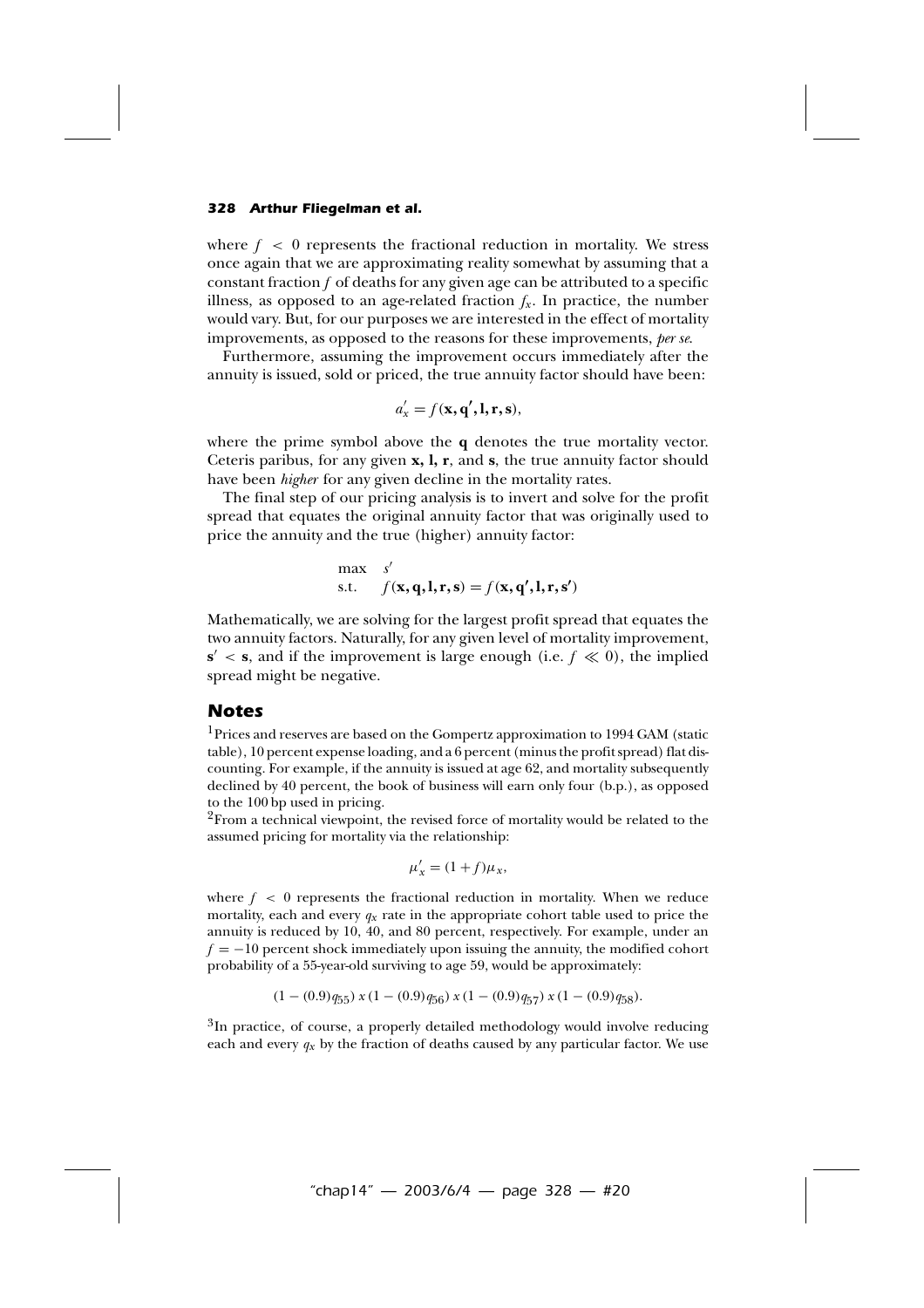the word approximately above, because the actual mortality adjustment would have to take account of fractional age payment by perturbing the instantaneous hazard rate, as opposed to the  $q_x$  values themselves.

<sup>4</sup>An alternative way of interpreting the above table is to convert the so-called spreads, into a pre-tax internal rate of return (IRR) on investments; Appendix B illustrates this approach.

## *References*

Ando, Albert Franco and F. Modigliani. 1963. ''The Life Cycle Hypothesis of Saving.'' In *American Economic Review* 53(1): 55--74.

- Brown, Jeffrey R. and Mark J. Warshawsky. 2001. ''Longevity-insured Retirement Distributions from Pension Plans: Market and Regulatory Issues.'' NBER Working Paper #8064.
- -, Olivia Mitchell, and James Poterba. 2000. "Mortality Risk, Inflation Risk and Annuity Products." Pension Research Council Working Paper #2000-10.
- Mark J. Warshawsky, and James Poterba. 2001. "New Evidence on the Money's Worth of Individual Annuities.'' In *The Role of Annuity Markets in Financing Retirement*, eds. Olivia Mitchell, Mark J. Warshawsky, James Poterba and Jeffrey R. Brown. Cambridge: MIT Press, pp. 71-105.
- Carnes, Bruce A. and S. Jay Olshansky. 1998. *The Quest for Immortality*. Norton, W.W. & Company, Inc.
- Corley Committee. 2001. ''Report of the Corley Committee of Inquiry Regarding The Equitable Life Assurance Society.'' Faculty and Institute of Actuaries. September.
- Fenton, John M. and Jonathan Hecht. 1999. ''Making Payout Annuities Pay.'' Tillinghast-Towers Perrin.
- Finkelstein, Amy and James Poterba. 1999. ''Selection Effects in the Market for Individual Annuities: New evidence from the United Kingdom.'' NBER Working Paper #7168.
- Fliegelman, Arthur and Scott A. Robinson. 2000. ''Bells and Whistles: Credit Implications of the New Variable Annuities.'' New York: Moody's Investors Service.
- Holmes, Nicholas. 1999. "Not Yet Bleak House-The Implications of Guaranteed Annuity Options for the UK Life Insurance Industry.'' New York, NY. London: Moody's Investors Service.
- Johansen, R. 1996. ''Review of Adequacy of the 1983 Individual Annuity Mortality Table." *Transactions of the Society of Actuaries* 47: 101-123.
- LIMRA International. 2000. Statistics provided to authors.
- Maloney, Keven. 1999. "Life After Death-Moody's Examines Life Insurance Insolvency.'' Moody's Investors Service Special Comment, New York.
- Milevsky, Moshe A. and David S. Promislow. 2002. ''Can Insurance be Used to Hedge Annuities: An Introduction to Stochastic Mortality Models.'' Schulich School of Business Working Paper. Available at <www.yorku.ca/milevsky>.
- Mitchell, Olivia S., James M. Poterba, Mark J. Warshawsky, and Jeffrey R. Brown. 1999. ''New Evidence on the Money's Worth of Individual Annuities.'' *American Economic Review* 89(5): 1299-1318.

Poterba, James, and Mark J. Warshawsky. 2001. ''The Costs of Annuitizing Retirements payments from Individual Accounts.'' In *The Role of Annuity Markets in*